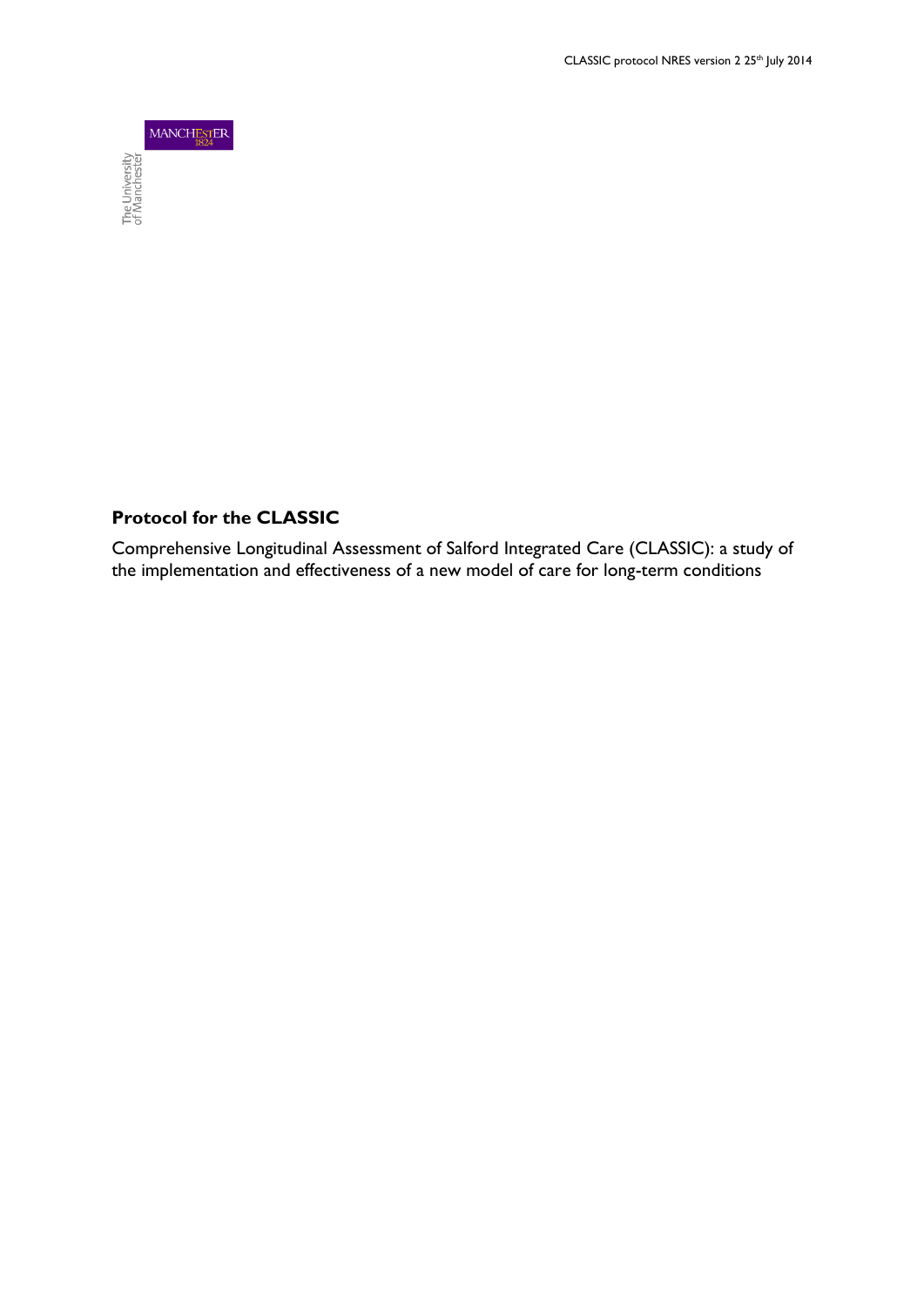## **Investigators**

## **Principal Investigator:**

Professor Peter Bower, University of Manchester

### **Co-Investigators**

Miss Christine Camacho, Salford Royal NHS Foundation Trust

Professor Stephen Campbell, University of Manchester

Dr David Reeves, University of Manchester

Dr Katherine Checkland, University of Manchester

Dr Caroline Sanders, University of Manchester

Professor Iain Buchan, University of Manchester

Professor Karina Lovell, University of Manchester

Dr Waquas Waheed, Lancashire Care NHS Foundation Trust

Dr Peter Coventry, University of Manchester

Professor Ruth Boaden, University of Manchester

Dr Tom Blakeman, University of Manchester

Dr Siobhan Reilly, University of Lancaster

Professor Matthew Sutton, University of Manchester

Mr John Ainsworth, University of Manchester

Professor Suzanne Skevington, University of Manchester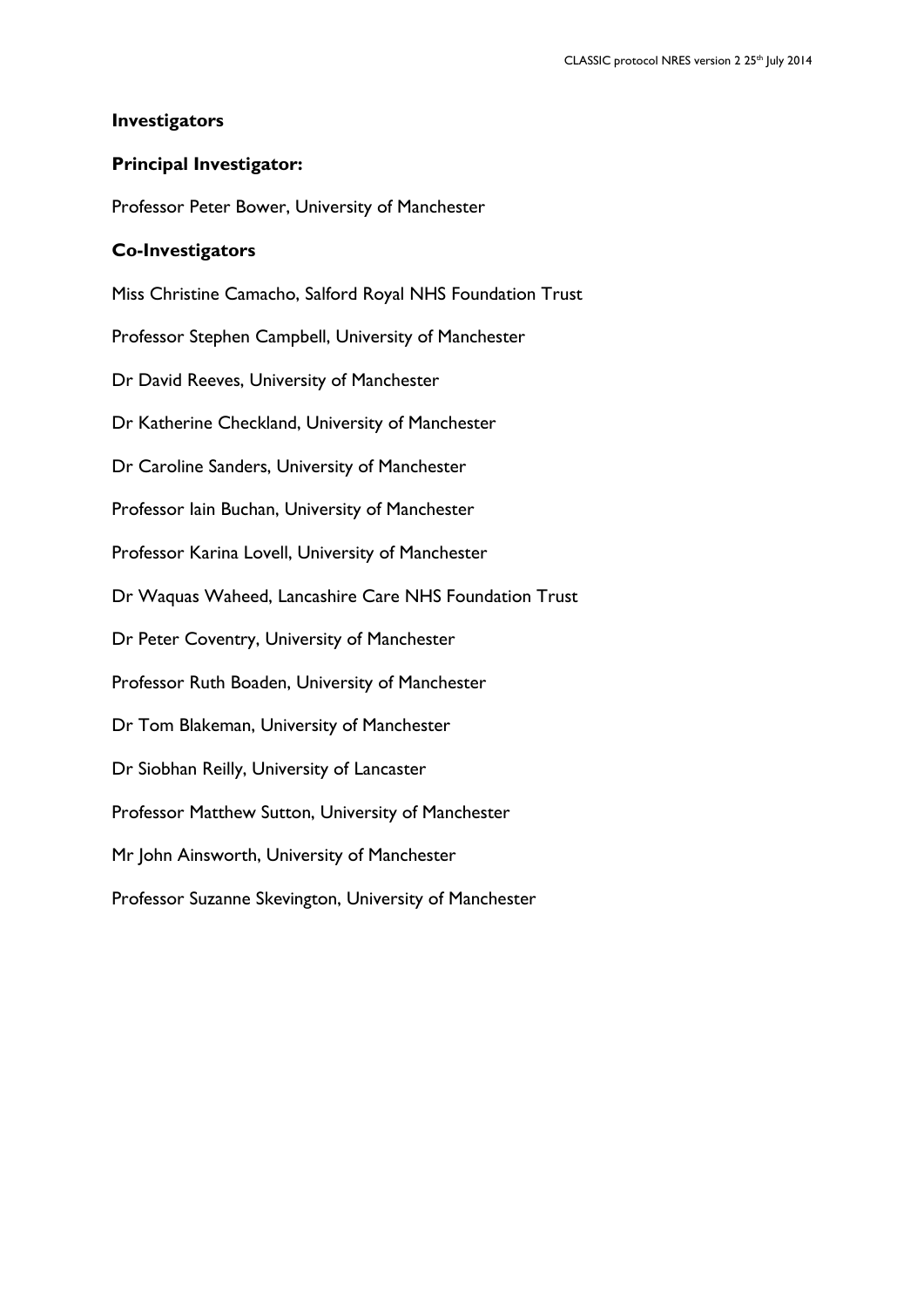#### **Full title of project**

Comprehensive Longitudinal Assessment of Salford Integrated Care (CLASSIC): a study of the implementation and effectiveness of a new model of care for long-term conditions

#### **Summary of Research**

The Salford Integrated Care Programme (SICP) is a large scale transformational project to improve care for older people with long-term conditions and social care needs in Salford. SICP will deliver improved care through 3 core mechanisms:

- Improved access to community resources and targeted support for self-management
- Better integration of care through multidisciplinary health and social care groups providing structured, population based care.
- An 'Integrated contact centre' to support navigation and self-management

The Comprehensive Longitudinal Assessment of Salford Integrated Care (CLASSIC) is an evaluation framework designed to provide a rigorous test of the ability of the SICP to deliver enhanced experience of care, improved well-being and quality of life, and reduced costs of care and improved cost effectiveness

The CLASSIC evaluation framework will adopt a variant of the cohort multiple randomised controlled trial, where a large population cohort is recruited and followed over time, with the cohort used to assess high level impact over time, while subgroups of the cohort are used to evaluate different SICP interventions.<sup>1</sup>

Here we present a proposal for funding an initial stage of CLASSIC, to support:

- setting up the evaluation framework, including the cohort
- assessment of the early implementation of core components of the SICP
- evaluation of the outcomes of particular SICP components

In the initial phase, we will undertake 4 studies, 2 on implementation, and 2 on outcomes. If the initial phase is successful (see section on Management), bids for further funding to NIHR HS&DR and other funders may be made to undertake more detailed assessments of other aspects of the programme (such as the community assets, and the introduction of economic incentives with SICP), and to assess outcomes in the longer term.

The setting for the study is Salford in the North West of England, which has a population of 234,916 (34,000 aged 65+) and contains 52 practices, clustered in 8 neighbourhoods. The area has high levels of deprivation and long-term illness.

The health and social care system in Salford is largely coterminous, with one local government partner (Salford City Council), a single health commissioner (Salford Clinical Commissioning Group), mental health provider (Greater Manchester West) and a principal provider of acute and community health services (Salford Royal). There is a history of partnership working, and Salford uses an integrated care record (Salford Integrated Record) to integrate primary care, community care and secondary care information.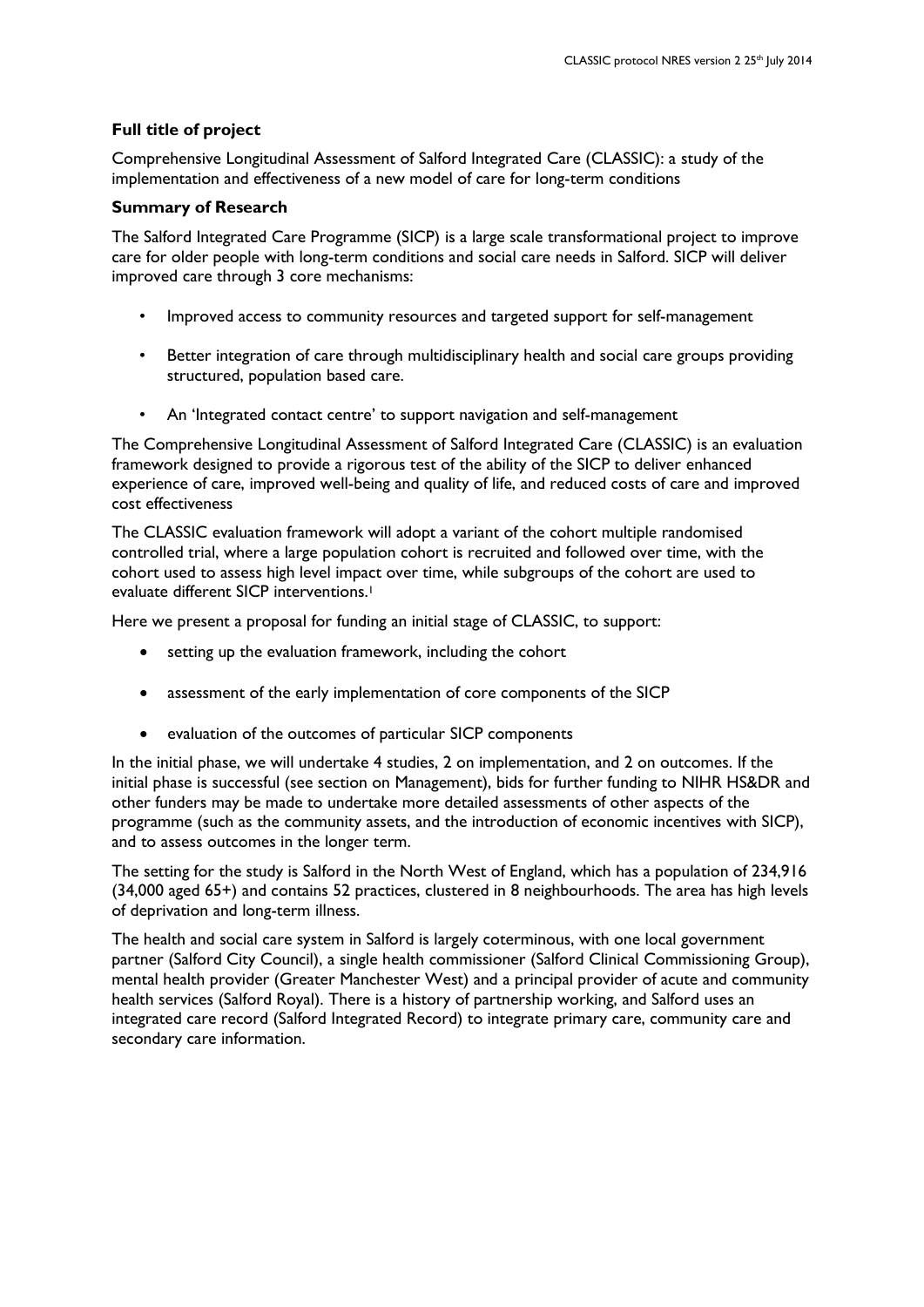### **Background and rationale**

The burden of disease in Salford, the UK and most parts of the world is shifting to long-term conditions. Although significant advances have been made in effective service delivery, major challenges have created a 'burning platform' for change: projected increases in those aged 65+, increases in demand associated with an ageing population, and central government pressure for major efficiency savings (£20 billion by 2014/15).

Current services are organised around single long-term conditions, but many people have multiple conditions, which means that care is often fragmented and unresponsive to needs, with low levels of involvement.<sup>2;3</sup> A raft of policy and patient consultation around long term conditions has repeatedly emphasised the need for integration, recommending that every person with long-term or complex needs has access to a named contact who can coordinate care.4;5 The SICP aims to support this function on a population wide scale.

Despite major investment in health research, previous work has limitations. Studies rarely focus on people with multimorbidity,<sup>6</sup> often test single innovations, and often represent academic priorities, rather than the needs of patients. Only research assessing change across an health economy, taking account of context, and involving multiple methods will provide blueprints for future service delivery. However, funders have traditionally faced a tension between the delivery of tightly controlled, small scale projects (which then face major barriers in terms of implementation and upscaling), or large scale evaluations of ongoing service developments, which lack an ability to test causal hypotheses.

This application presents an attempt to deliver a research programme which effectively balances these tensions. The SICP represents a large scale service transformation with significant buy-in across multiple partners, a clear vision, and appropriate quality improvement to drive change. The CLASSIC project will deliver a comprehensive evaluation framework, to provide high level assessments of global impact and cost effectiveness, as well as detailed assessments of individual components and patient experience.

The SICP is an example of large system transformation', defined as 'interventions aimed at coordinated, system wide change affecting multiple organizations and care providers, with the goal of significant improvements in the efficiency of health care delivery, the quality of patient care, and population-level patient outcomes'.<sup>7</sup> Many of the 'core conditions' supportive of such 'transformation' are present in the SICP, including appropriate leadership, small scale pilots of change, physician engagement and patient and public involvement.<sup>7</sup> Other 'core conditions' (such as feedback on implementation) are planned.

CLASSIC builds on our expertise in assessment of NHS policy initiatives (the QoF, Advancing Quality, Whole Systems Demonstrators, EPP, Evercare),<sup>8-14</sup> delivering high quality academic products in the rapidly changing context of service settings.

### **Evidence explaining why this research is needed now**

Health systems worldwide face the challenge of providing effective services to an ageing population with high levels of multimorbidity. Service delivery for these patients in the NHS is based on evidence that is limited in scope and rigour, and at present decision makers cannot undertake quality improvement with confidence.

Stakeholders have made it clear to the NIHR HS&DR Programme that generating evidence relating to new models of delivery for long-term conditions represents their number one research priority. There is an opportunity to undertake high quality research alongside on-going service development to make a substantive contribution to our understanding of effective responses to the challenges facing health and social care services.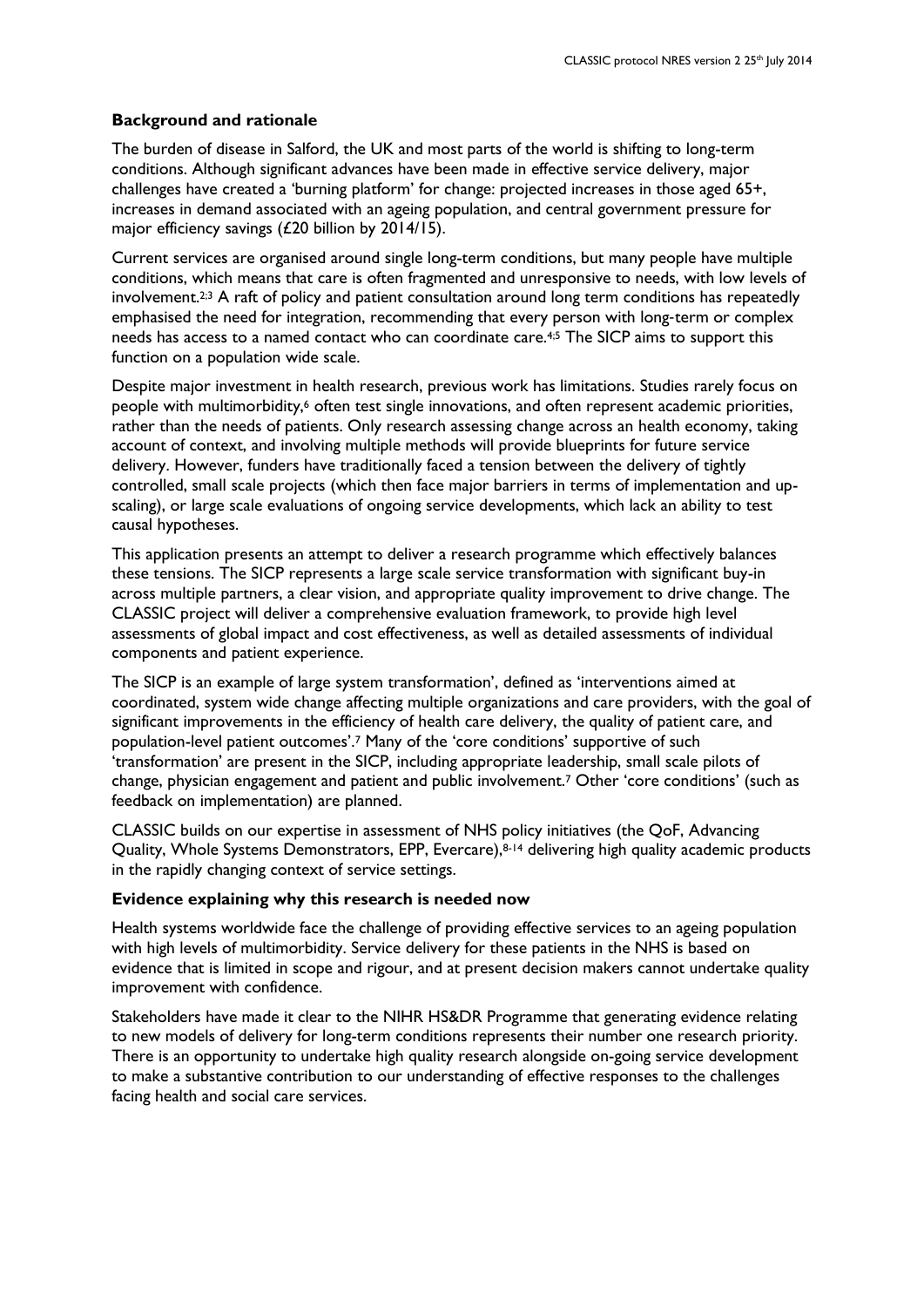## **Aims and objectives**

The overall aim of CLASSIC is to test the ability of the SICP to deliver significant and sustained improvements to the care of older people with long term conditions and social care needs.

In the initial phase, we will explore the following research questions.

*Implementation*:

- 1- How do key stakeholders (commissioners, strategic partners) view the SICP, what do they expect from it, and how is it aligned with their objectives and incentives?
- 2- What is the process of implementation of two key aspects of the SICP the 'multidisciplinary health and social care groups', and the 'integrated contact centre'

*Outcomes*:

- I What is the impact of the 'multidisciplinary health and social care groups' on the outcomes and costs of people with long-term conditions?
- 2- What is the impact of health coaching from the 'Integrated contact centre' on the outcomes and costs of people with long-term conditions?

## **Research Plan and Methods**

We require a framework for the evaluation of the SICP which provides flexibility, while ensuring the maximum achievable level of control and rigour.

To achieve this, we will adopt a variant of the cohort multiple randomised controlled trial. In this design, a large population cohort is recruited and followed systematically over time. The cohort provides an on-going assessment of the impact of the SICP changes over time, while subgroups of the cohort used to evaluate different interventions.<sup>1</sup> Within and alongside this cohort, we will have the potential to deliver other research projects (both qualitative and quantitative) to explore other research questions.

CLASSIC will recruit a cohort of older people with long term conditions (N=4000) in Salford prior to full implementation of the SICP, sampling people with varying numbers and types of conditions to ensure representation of older people at all levels of the Kaiser pyramid, and including people with varying social care needs.

Participants will be followed up every 6 months with brief measures of service experience, health and care outcomes and utilisation. Measures will be linked to routine data in the Salford Integrated Record and a social care dataset to provide data on clinical parameters, medication use, and interactions with NHS and social care services.

Return of the initial CLASSIC cohort questionnaire will be taken as consent for the data to be used, and as agreement that people will allow us to seek further data over the lifetime of the cohort. We will also seek consent to contact people about further CLASSIC sub studies. Although formal consent to these sub studies will still be required by ethics, the cohort will facilitate recruitment by allowing proactive contact with respondents. In this application, we present detailed plans for two substudies based on the cohort.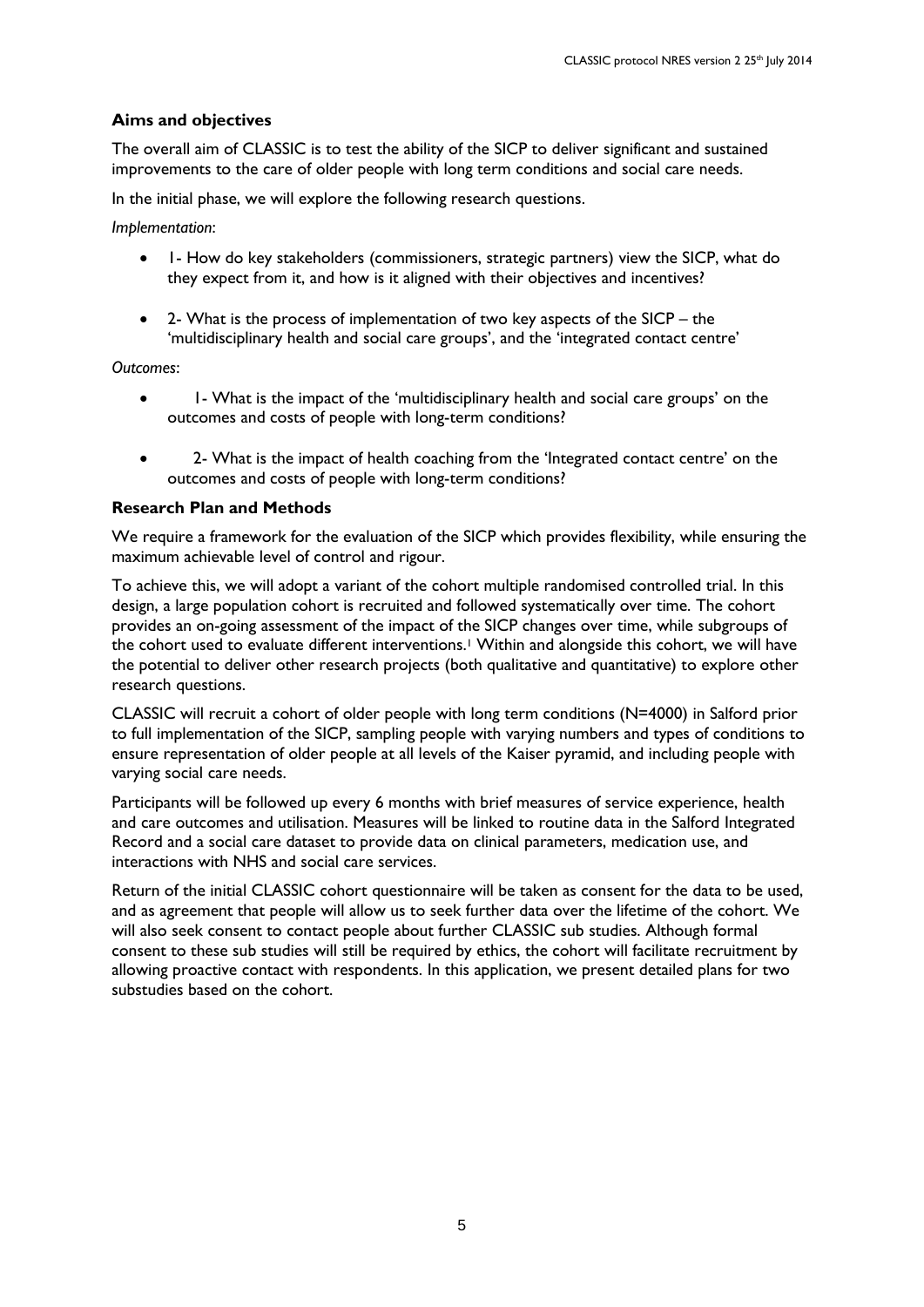## *Implementation 1*

The SICP has been introduced in the context of the Health and Social Care Act, which has significantly altered NHS structures (through the introduction of clinical commissioning groups), and changed the role of Local Authorities (through Health and Well Being Boards and the new system of public health provision). The SICP reaches across many of these new structure as well as a mental health and hospital Foundation Trust (the latter which vertically integrated with the community service provider in 2011), and the main mental healthcare provider.

### *Aims*

Implementation 1 will investigate the dynamics of this new system, exploring how the SICP, (which crosses organisational boundaries and includes a range of stakeholders), is maintained in the new context. In particular, we will seek to understand:

- how commissioners view the programme, what they expect from it and how it is seen in terms of their performance objectives;
- how the programme is viewed by strategic partners such as the local authority;
- how the programme is being financed and monitored
- how the financial incentives (explicit and implicit) in the local health and social care system are aligned with the ambitions of the SICP
- change over time, with a focus on how commissioners see the SICP developing

This work will explore the contextual factors which may impact on long term viability. For example, there are features of the SICP which may facilitate shifting care into the community (e.g. one of the two Foundation Trust is also the supplier of community services, and will not lose out financially). Interviewees will also be asked how financial mechanisms facilitate or hinder change. We will review the financial flows in the health and social care system and summarise the mechanisms that are used for payment and their expected behavioural effects on different providers.

### *Methods and analysis*

The theoretical approach will be realist evaluation,<sup>15</sup> seeking to explore the programme theories espoused by those responsible for commissioning the SICP and comparing these with the findings from other aspects of the evaluation. In keeping with the realist approach, the contexts and mechanisms associated with the commissioning process will be explored, with a view to providing wider lessons for those responsible for commissioning similar programmes elsewhere,

Methods for this evaluation will involve initial qualitative interviews with key stakeholders to gauge opinions about the SICP and how it fits with their commissioning plans. Interviewees will include senior managers in the clinical commissioning group, Health and Well Being Board leaders, senior local authority public health staff and senior social care commissioners, foundation trust and community care senior staff and the chief executive from both foundation trusts (N around 30). Interviews will consider their understanding of the SICP; their involvement in its development; how it fits with their overall strategy; 'programme theories' of why the programme should deliver improvements; and issues relating to sustainability. Interviews will be repeated (largely via telephone) later in the study to explore experiences of the SICP over time, views on what it has delivered and its sustainability and potential for re-commissioning.

Analysis of interview data will be facilitated by a computerised data analysis package. Initial coding will be carried out using a priori codes derived from our existing understanding of the issues associated with commissioning complex programmes.<sup>16</sup> These will be supplemented by inductive coding arising from the data. Analytical memos will be written and discussed to develop a collective understanding of the issues represented in the data. Findings relating to the commissioning of the programme will be shared with the wider research team and further explored in interviews with those responsible for the implementation of the project.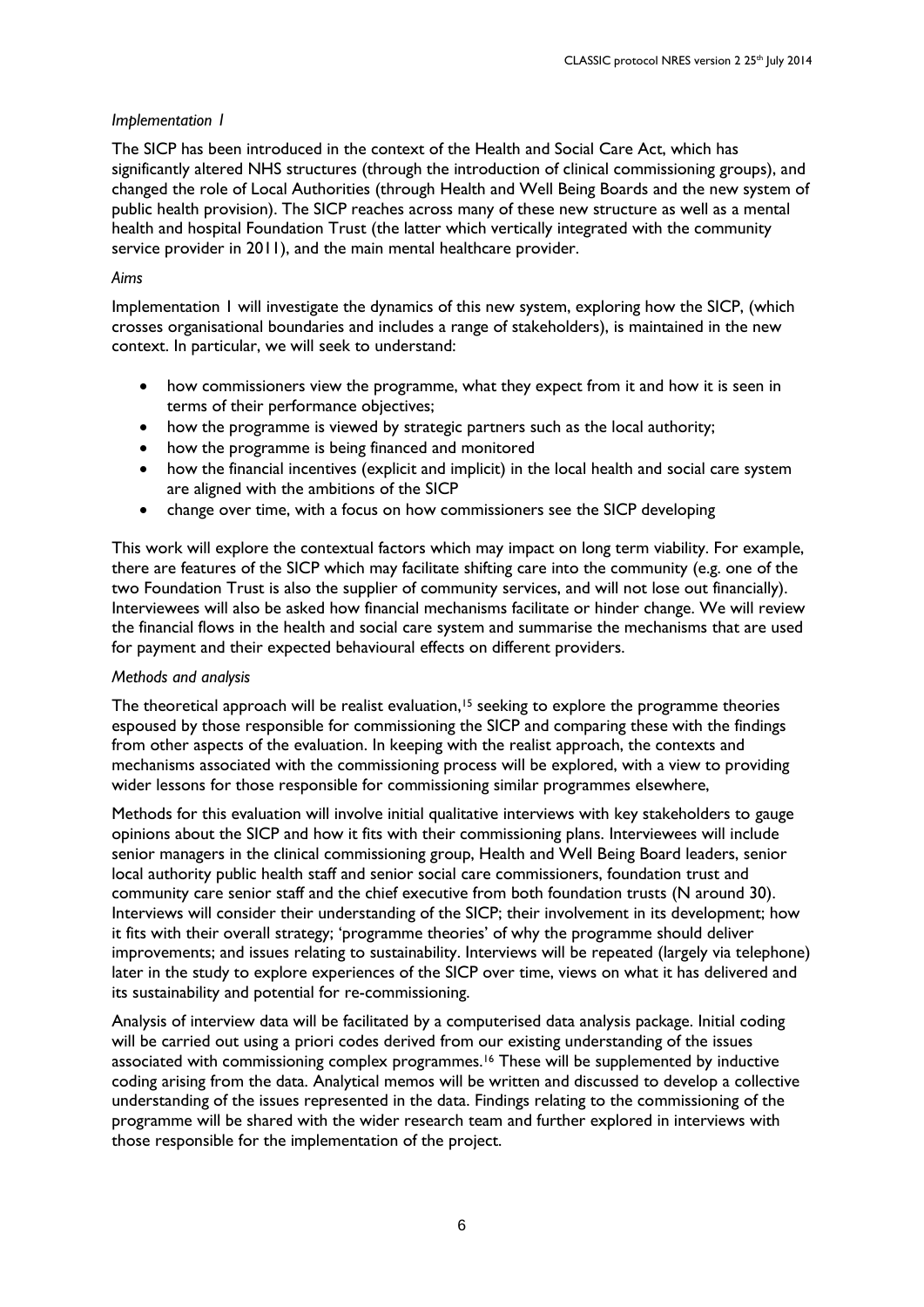Economic pressures are an important stimulus to the implementation of the SICP and part of the development of the SICP involves a prospective assessment of expected costs and benefits undertaken by a third party. Additional cost effectiveness calculations will be undertaken within CLASSIC in Outcomes 1 and 2. Additionally, as part of Implementation 1, we will review the financial flows in the health and social care system and summarise the mechanisms that are used for payment and their expected behavioural effects on different providers. On-going discussions will explore whether incentive schemes designed with the CLASSIC research team and potentially introduced by the SICP Board could be effective in encouraging adoption and a cost-effective use of resources. Full evaluation of such schemes will be based on additional funding applications to NIHR HS&DR and other funders.

## *Implementation 2*

Both the proposed 'multidisciplinary health and social care groups' and the 'integrated contact centre' are complex interventions with multiple components and varied mechanisms of action, and their implementation, delivery and maintenance over time may be impacted by contextual factors such as variation in working relationships prior to implementation of the SICP, aspects of the local environment, and the nature of the patient populations.

Although the Outcomes studies conducted under CLASSIC (see below) will provide assessments of the effectiveness and cost–effectiveness of particular SICP components in specific populations, a process evaluation is required, both to illuminate their operation in the context of the Outcomes studies, and to assess the wider impacts of these services outside the formal context of the Outcome studies. We will explore the following areas:

## *Aims*

## *'Multidisciplinary health and social care groups'*

- What are the characteristics and composition of the groups?
- How do the groups function as teams, and in collaboration with other providers?
- How well do the groups achieve fidelity to the original SICP model?
- What are the key barriers to and facilitators of effective functioning and outcomes?
- How is the work of the groups experienced by patients and carers?

### *'Integrated contact centre'*

The contact centre will have a number of functions for people at various levels of the Kaiser pyramid. We intend to assess the effectiveness and cost effectiveness of one core aspect ('health coaching') on a particular patient subgroup through the Outcome 1 study (see below). However, we will also undertake a broader study of implementation of the 'integrated contact centre', to explore:

- What services are provided by the centre, and which staff provide those services?
- What is uptake and usage of the contact centre services?
- What are the key barriers to and facilitators of effective functioning and outcomes?
- How are contact centre services experienced by patients and carers?

### *Methods and analysis*

For analysis, we will draw on our experience of process evaluation of organisational change and quality improvement in primary care, developed through the large scale NIHR CLAHRC for Greater Manchester, and our portfolio of trial based, health technology focussed process evaluations.<sup>17;18</sup>

For the broader assessment of the adoption of the 'multidisciplinary health and social care groups' and the 'integrated contact centre' as part of the SICP, we will draw on the realist model adopted in Implementation 1. We will explore the relationships between the proposed mechanisms underlying the 'multidisciplinary health and social care groups' and the 'integrated contact centre', and wider contextual factors at play in the SICP (including themes identified in Implementation 1). We will use the 'five simple rules of large scale transformation' identified by previous realist studies (designated and distributed leadership, presence and use of feedback, attention to historical factors; provider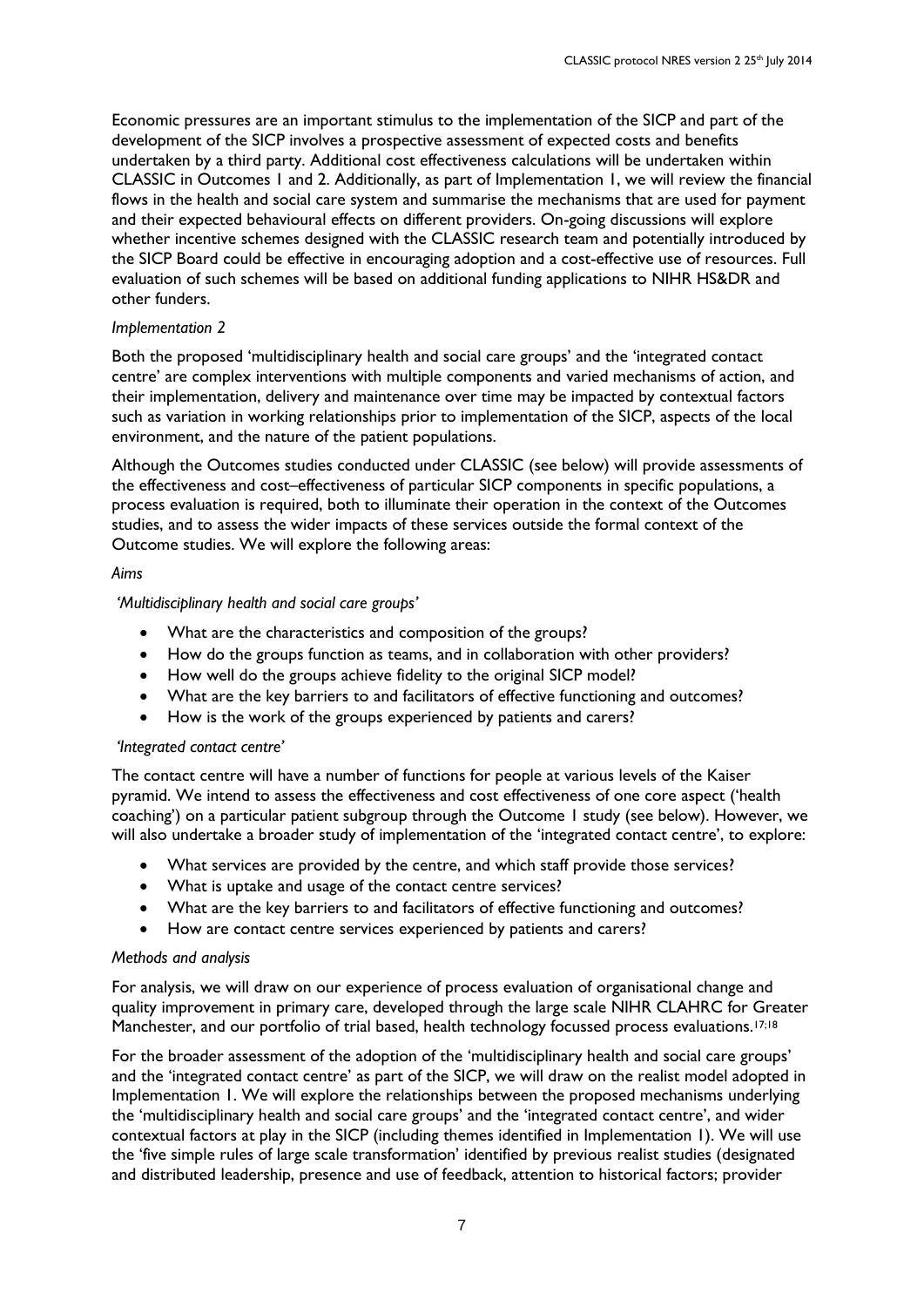engagement; and patient and public involvement)<sup>7</sup> as a framework to understand the process of implementation of these two aspects of the larger SICP.

For the 'health technology' perspective on the 'multidisciplinary health and social care groups' and the 'integrated contact centre', we will adopt Normalisation Process Theory (NPT) to guide our analysis. NPT offers a conceptual and explanatory framework to investigate how complex interventions become routinized and embedded in social and material contexts, allowing for exploration of the degree to which innovations are feasible and the extent to which they are sustainable over time. It is based on four generative mechanisms that underpin implementation of complex interventions: *coherence* (what is the work to be done?); *cognitive participation* (participants have to buy-in to the work, individually and collectively); *collective action*: (what work has to be done to enact and enable new practices?); and *reflexive monitoring* (what work can be done to help appraise new practices?). These constructs can be used to guide the analyses of both patient and professional experiences of the impact of the multidisciplinary health and social care groups and the integrated contact centre19;20 and will explore over time whether early adoption and experience of intervention components translates into routine delivery or whether pre-existing modes of care delivery persist, preventing full translation of the interventions at a patient and professional level.<sup>21</sup> This combination of models has been adopted in current NIHR HSDR projects (HSDR project 10200136). 22

#### *Methods - 'multidisciplinary health and social care groups'*

We will undertake individual face to face or telephone interviews with a sample of professionals within each 'multidisciplinary health and social care group', including group managers, seeking to eventually sample at least one group working in each of the eight neighbourhoods, and around 4 professionals per group (n=32 interviews). We will use routine data collected by the services on its activities (workload and throughput, patient characteristics, links with other services) to contextualise the richer qualitative data. We will continue to collect data from a subsample of interviewees approximately 6 months later through brief telephone interviews, to assess maintenance of the groups, potential changes to their composition and function over time, and the potential for unintended consequences (e.g. the groups generating additional health care utilisation by identification of need in patients). Following the evaluation of English integrated care pilots,<sup>23</sup> key themes to be explored will include: importance of pre-existing and emerging relationships between partner organisations, scale and complexity of intervention components, the role of clinical information systems, financial resources and infrastructure (e.g. co-location of staff).

At the level of the patient, we will describe the interaction between the 'multidisciplinary health and social care groups' and individual patients through individual interviews with patients and carers, exploring the impact of the work of the groups on patient experience, delivery of care and outcomes.<sup>18</sup> We aim to conduct interviews with around 24 patients and carers, sampled on severity of illness and social care needs.

#### *Methods - 'Integrated contact centre'*

We will describe the characteristics of the centre, its staffing and technology, and how the existence and function of the centre is communicated to patients. We will use routine data collected by the services on its activities (workload and throughput, patient characteristics, onward referrals from the contact centre) to contextualise the richer qualitative data. We will explore the various services provided by the centre through individual interviews with participating staff and managers, aiming to interview around 20 staff, with short follow up telephone interviews 6 months later, to assess maintenance of the various services over time, the degree to which staff achieve fidelity in terms of the delivery of the model and the potential for unintended consequences.<sup>24</sup>

At the level of the patient, we will describe the interaction between the staff at the 'integrated contact centre' and patients, both through observation of staff taking calls, and through individual interviews with patients and carers, exploring the impact of the various integration centre services on patient experience, delivery of care and outcome. We aim to interview around 24 patients and carers who have used the services of the contact centre (including some who have taken part in the Outcomes 2 study)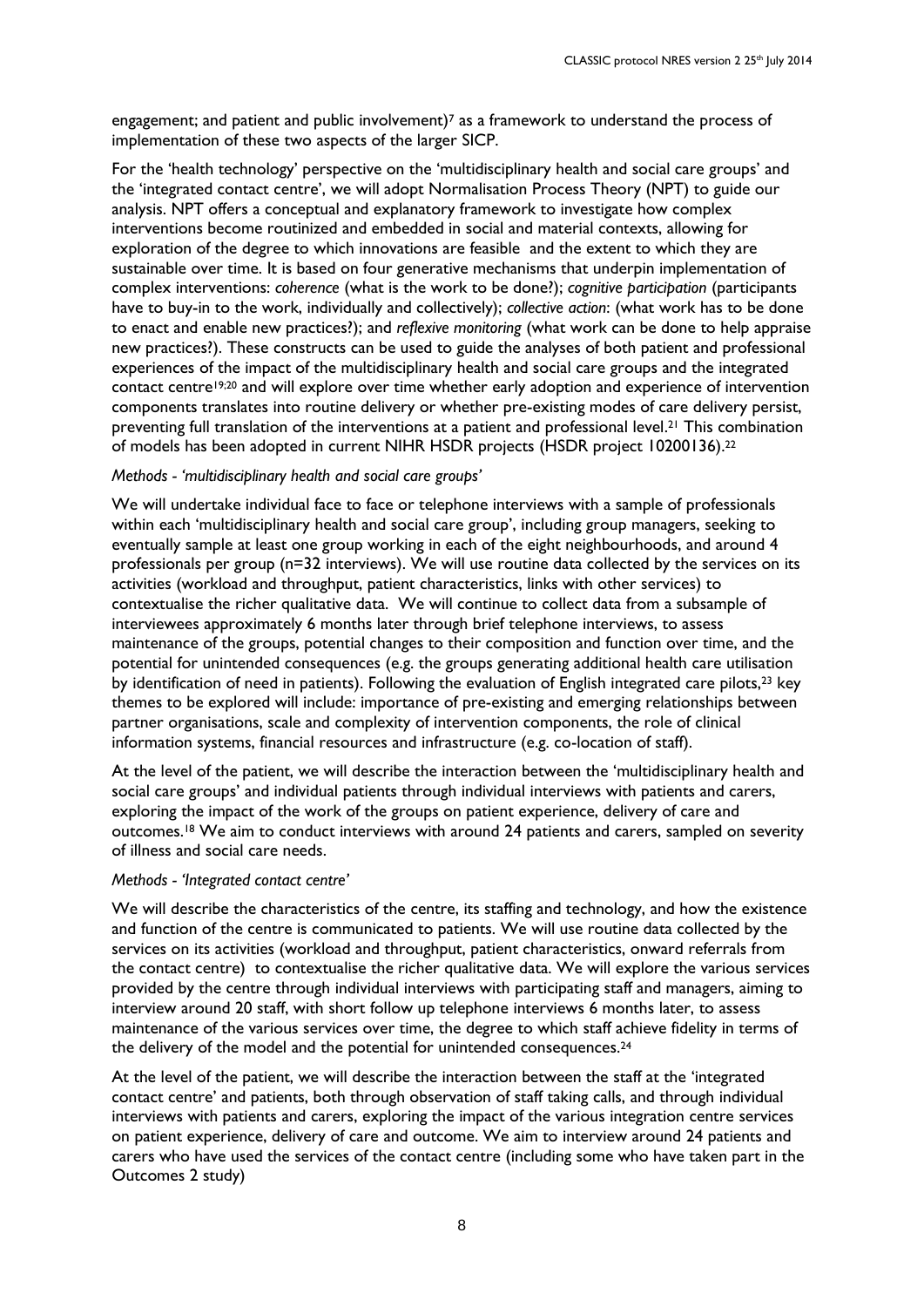## *Outcomes – overall framework*

The initial phase of CLASSIC will assess the outcomes of two aspects of the SICP

- I What is the impact of the 'multidisciplinary health and social care groups' on the outcomes and costs of people with long-term conditions?
- 2- What is the impact of 'health coaching' from the 'Integrated contact centre' on the outcomes and costs of people with long-term conditions?

As detailed earlier, CLASSIC will recruit a cohort of older people with long term conditions (N=4000) in Salford prior to full implementation of the SICP, sampling people with varying numbers and types of conditions to ensure representation of older people at all levels of the Kaiser pyramid, and including people with varying social care needs. The exact classification to be used to stratify the population of older people in Salford has yet to be confirmed, but is likely to use a four strata classification based on current levels of support required.

Participants will be followed up every 6 months with a questionnaire including brief measures of service experience, self-efficacy, health and care outcomes and utilisation. Measures will be linked to routine data in the Salford Integrated Record and a social care dataset to provide data on clinical parameters, medication use, and interactions with NHS and social care services.

Return of the initial cohort questionnaire will be taken as consent for the data to be used, and to allow us to seek further data over the lifetime of the cohort. We will also seek consent to contact people about further CLASSIC substudies. Although formal consent to these substudies may still be required by ethics, the cohort will facilitate recruitment by allowing proactive contact with respondents. This will allow us to evaluate aspects of the SICP as they are implemented at different times, and in different populations.

The University of Manchester team has experience in the delivery of large scale cohorts of patients with long-term conditions in the Salford setting. The WISE study (NIHR RP-PG-0407-10136) recruited 44 practices from Salford and surrounding trusts and recruited 5,599 patients with COPD, IBS and diabetes, following 81% at 6 months and 73% at 12 months.11;25 Although such large scale data collection is challenging, we are confident that we can replicate this in the CLASSIC project.

The cohort will provide a platform for a number of relevant analyses.

- population level (to assess the effect of the SICP on overall population experience, selfmanagement and outcomes over the timeline of the cohort);
- cluster level (implementation of aspects of the SICP delivered at the level of the practice or neighbourhood)
- patient level (where individual components of the SICP, such as 'health coaching' are allocated to individuals)
- external comparators: comparisons with sites and cohorts outside Salford, using routinely available data on service experience, health care utilisation, and mortality

### *Data collection:*

We will recruit people meeting inclusion criteria to a cohort.

Final decisions about questionnaire content will be made after appropriate PPI consultation as part of the CLASSIC study, and the final measure list may be modified or reduced if multiple scales are seen as redundant or excessively burdensome by PPI representatives, especially in the population of older adults. The survey may be augmented by additional measures at points in the cohort which relate to particular issues, such as patient perceptions of issues concerning patient safety in long-term conditions.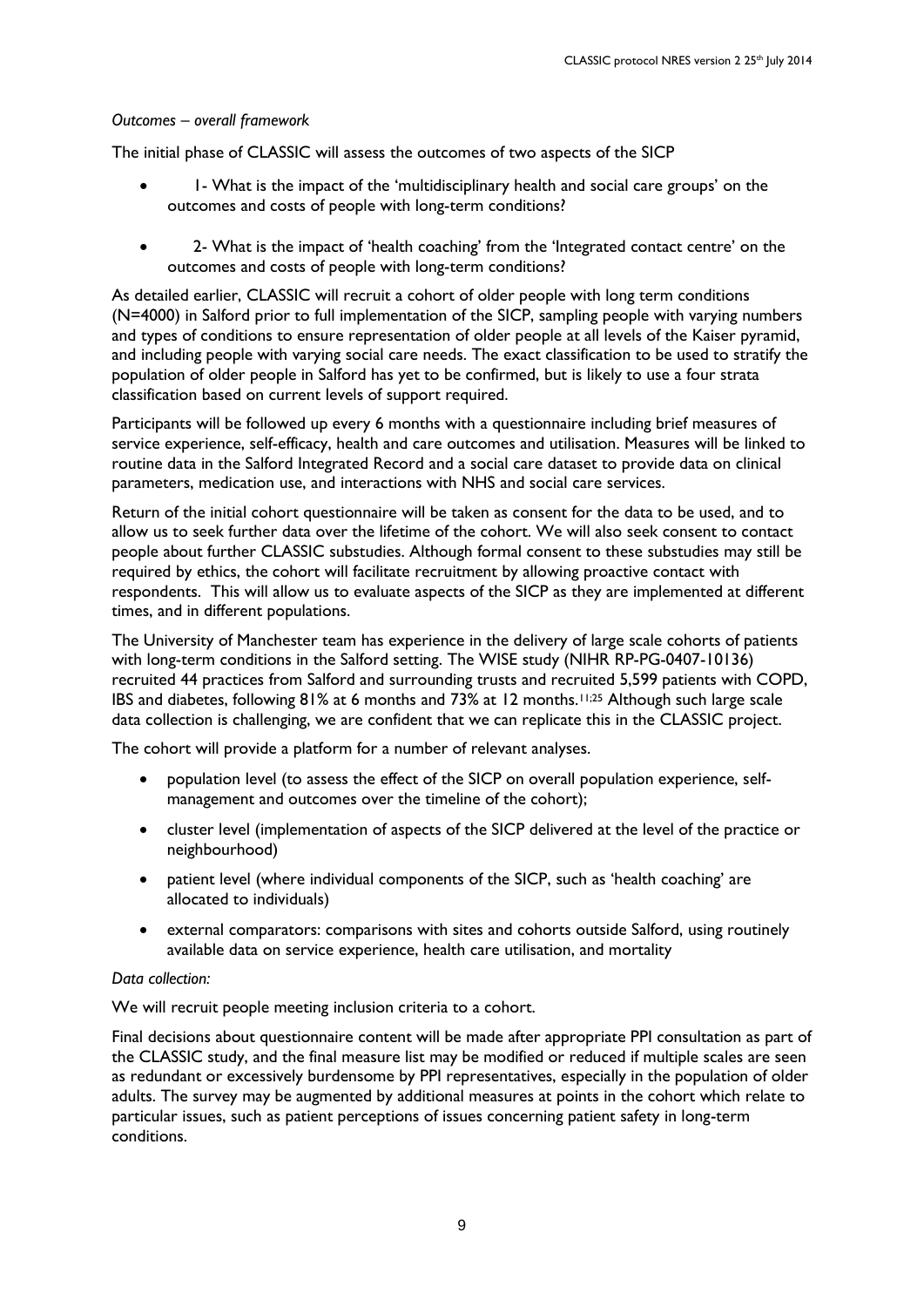We will assess people at baseline (before full implementation of the SICP) in terms of their demographic and clinical characteristics using validated measures and categorisations designed to maximise comparability with existing surveys and the 2011 population Census. We will then use a small set of core outcomes to assess the impact of the SICP over time.

*Baseline assessment*

We will use socio-demographic questions from the General Practice Patient Survey,<sup>26</sup> including gender, age, current work situation, and qualifications. Ethnicity will be assessed using the 17 Census 2011 categories. We will include a single item health literacy measure which has demonstrated good reliability and validity<sup>27;28</sup> and a measure of the number and impact of long-term conditions.<sup>29</sup>

### **We will use the ENRICHD measure of social support, a seven item scale with items on partners, tangible help and emotional support.<sup>30</sup>**

We will follow participants up at regular periods using short, person oriented assessments of a range of validated outcomes.

*Health experience and self-management*

PACIC. We will use the *Patient Assessment of Chronic Illness Care (PACIC)*, a validated measure of patient assessments of service delivery for long-term conditions.31;32 The original PACIC includes 20 items in 5 subscales: patient activation; delivery system design; decision support; goal setting; problem-solving; and coordination.<sup>32</sup> **We will use the short 11 item version.<sup>33</sup>**

**PAM. The** Patient Activation Measure is a self-report measure of patient **knowledge, skills and confidence in self-management for long-term conditions.34;35 We will use the short 13 item version. <sup>36</sup>**

We used a modified version of the Summary of Self-Care Activities (SDSCA) measure to assess the number of days per week respondents engage in healthy and unhealthy behaviours (i.e. eating fruit and vegetable, eating red meat, undertaking exercise, drinking alcohol, and smoking).<sup>37</sup>

## **Patient experience of managing multiple conditions. We will use 16 items from the MULTIPLES scale exploring patient experience of managing multimorbidity.<sup>38</sup>**

*Health and social care outcomes*

EQ5D. The five-item EQ-5D is a generic measure of health-related quality of life, suitable for people with long-term conditions and recommended by NICE for economic evaluations.<sup>39</sup> The self-report measure consists of the EQ-5D descriptive system and EQ Visual Anologue Scale (EQ VAS). The first part consists of 5 items: mobility, self-management, usual activities, pain, anxiety and depression. Each dimension has three levels of severity and provides a utility value based on a population tariff.<sup>40</sup> The VAS records an individual's perceived self-rated health. **We will use the new EQ5D-5L version.** 

Mental Health Inventory (MHI-5). The MHI-5 is a 5-item scale which measures general mental health, including depression, anxiety, behavioural-emotional control and general positive affect.<sup>41;42</sup> **This will be complemented by a single item measure of 'entrapment'.<sup>43</sup>**

The ICECAP-O index of capability measures quality of life for people aged 65 or over in terms of 5 core dimensions: attachment, security, role, enjoyment and control. It is anchored at 0, for no capability, and 1 for full capability.44;45

The World Health Organization Quality of Life brief measure (WHOQoL-BREF) is a 26-item measure of global QOL, which has been validated in a large international population with physical and mental long term conditions. QOL is measured across four domains: physical, psychological, social, and environmental, as well as a single-item scale for QOL.<sup>46</sup>

## **We will use items on health care utilisation, based on our previous CAPITOL<sup>47</sup> and CHOICE studies [\(http://choice.mhsc.nhs.uk/home.aspx\)](http://choice.mhsc.nhs.uk/home.aspx), an item on difficulties in**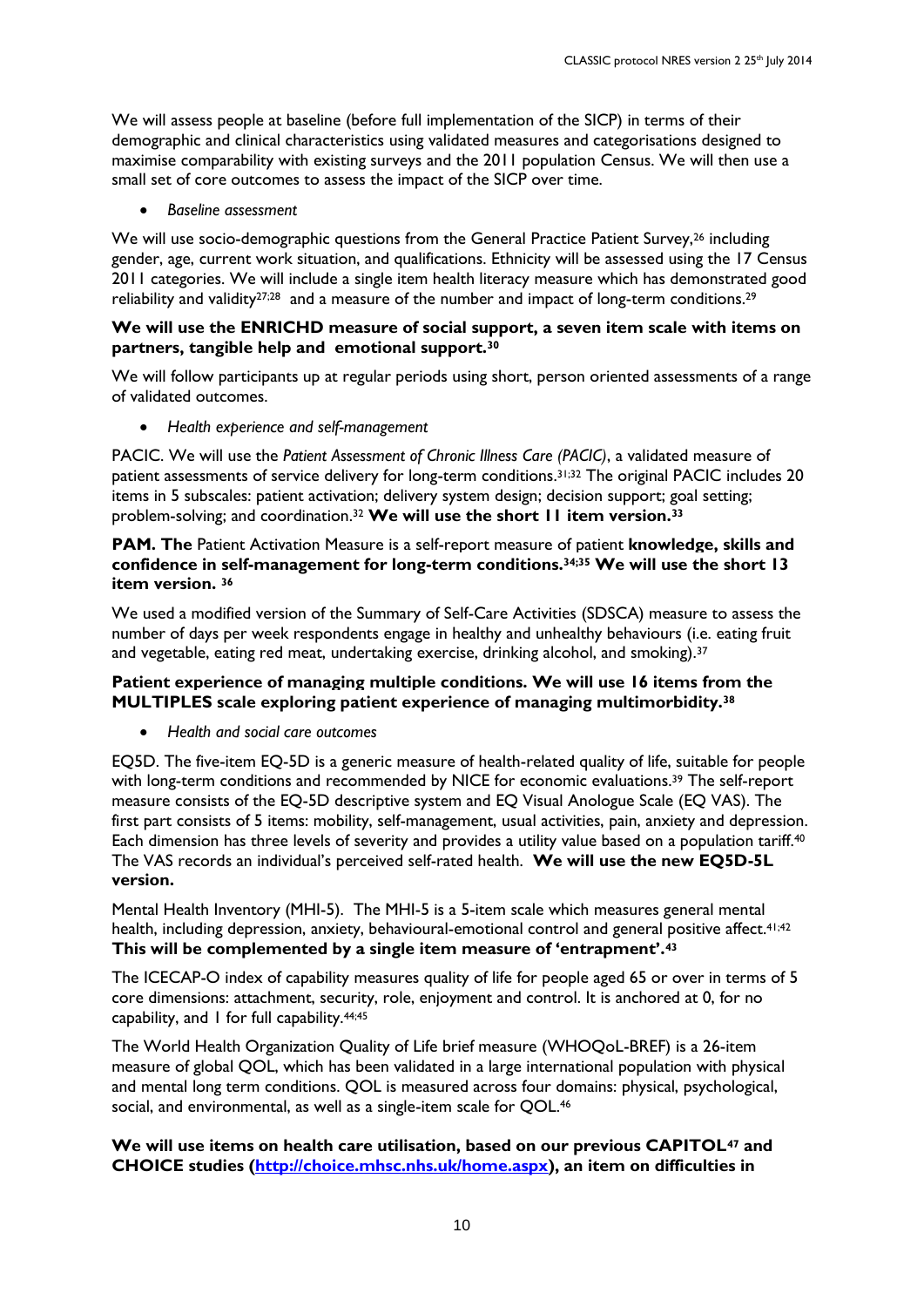**accessing health care from the Canadian Community Health Survey, <sup>48</sup> and an item on use of community resources from the Health Survey for England, <sup>49</sup>**, as well as items on continuity of care and **care planning from the General Practice Patient Survey.<sup>26</sup>**

**We will use items on patient experience of safety from the integrated care pilots evaluation.<sup>50</sup>**

## **We will use bespoke measures assessing use of email communication around health care, and three items assessing issues of interest to stakeholders in the Salford Integrated Care Programme.**

We will include a shorter assessment for carers of those identified in the main CLASSIC cohort, including EQ5D, PHQ 9, ICECAP-O and the Modified Caregiver Strain Index used in our recent assessment of the Whole System Demonstrators.<sup>51</sup>

#### *Care utilisation and costs*

We will obtain information on rates of utilisation of most of the major elements of health and social care through linkage to the Salford Integrated Record. These will be costed using national tariffs or published unit costs. We will also include short questions taken from previous evaluations of WISE and the EPP on patient out-of-pocket payments, time spent on self-care, and amount of informal care received from personal social networks.

*Follow up assessments*

Assessments will use a combination of telephone and postal administration, with appropriate support to enhance response rates and maximise internal and external validity. We have extensive experience of the delivery of large scale surveys among people with long-term conditions and the appropriate mix of postal surveys and telephone support, and we have costed for travel for face to face visits to support frail respondents, and intensive telephone support for those who require more limited assistance. In recent studies (including Salford samples) we have recruited large samples of 2000-5000 patients with long-term conditions and achieved good retention rates over 12 months.<sup>11;32</sup>

### *Outcomes - 1 Multidisciplinary health and social care groups*

Services are increasingly faced with management of complex patients with multiple problems and needs, who are at high risk of hospitalisation, and who require input from multiple health and social care agencies to better manage and co-ordinate their care, and avoid poor health and expensive hospital admissions. One key component of the SICP is the creation of 'multidisciplinary health and social care groups' providing structured, multidisciplinary population based care for patients with long-term conditions, based broadly on a 'case management' model.

'Case management' is a broad term that refers to a model of service delivery with core components of case finding, assessment, care planning and care co-ordination.52;53 There is a developing evidence base concerning the effectiveness of care management, with some schemes reporting positive effects, but generally findings are variable,<sup>54-58</sup> with some evidence that schemes that are effective in one context may not generalise to the UK.<sup>14</sup>

There is developing knowledge about the factors that can impact on the success of case management schemes, such as factors relating to the case manager (accountability, remit and skills), programme design (patient eligibility, caseload, access and continuity) and wider system factors (shared objectives, social care links, alignment of incentives).23;52 It is also known that case manager responsibilities and tasks vary widely and can also be variably implemented <sup>59</sup> even when there is a high degree of coordination.<sup>60</sup>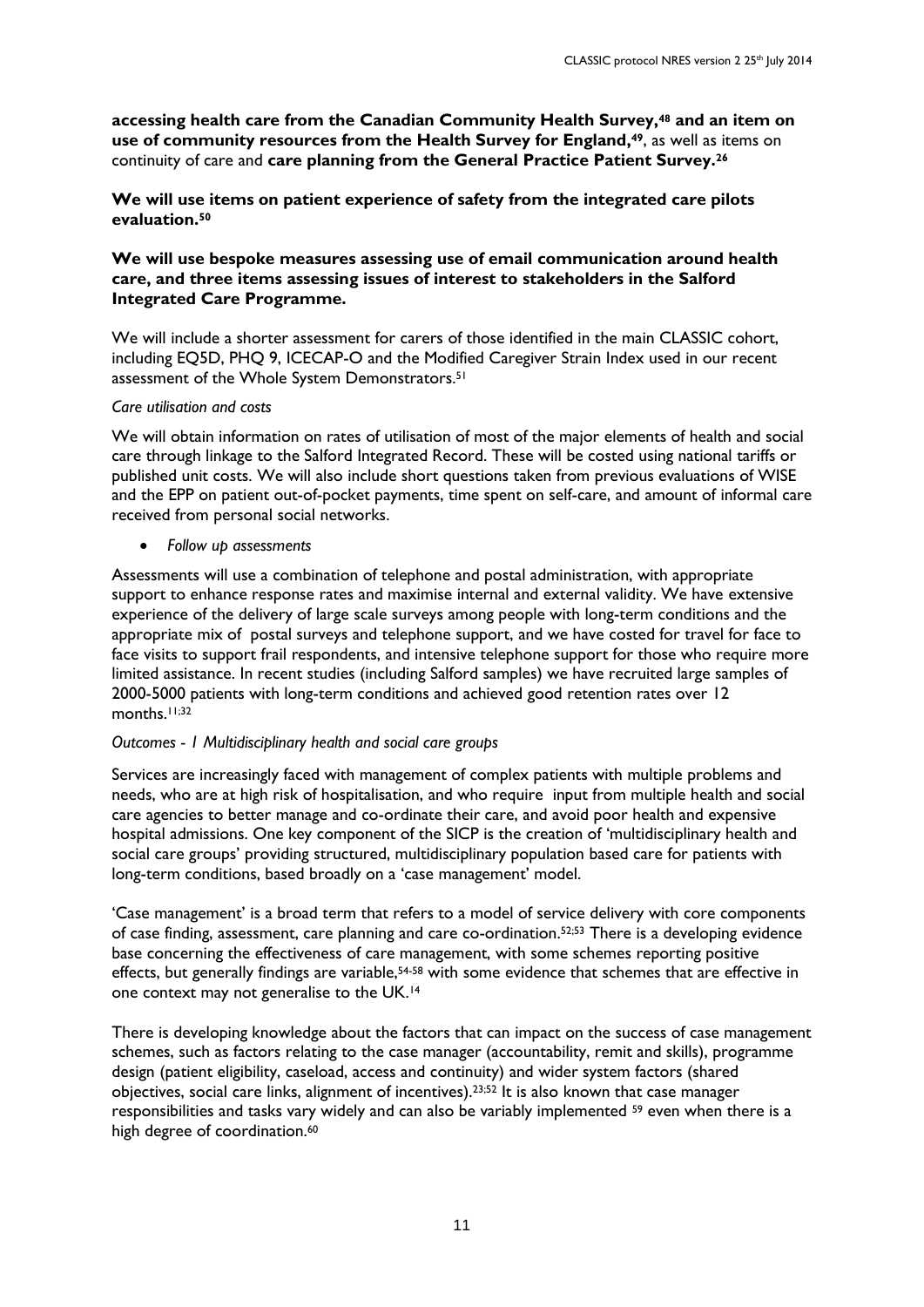At present, case management remains core to the improvement of long-term care in the NHS longterm conditions model, but the evidence base is sufficiently unclear to require further evaluation to test models of case management in particular contexts and to generate wider knowledge about the key ingredients and facilitators of this model of care.

#### *Case management in the SICP*

The case management function in the SICP is being undertaken by 'multidisciplinary health and social care groups'.

These groups have been piloted in a limited way in two neighbourhoods in Salford as part of the development of the SICP, supported by appropriate quality improvement personnel to maximise learning from the pilots and to ensure that a coherent, practical model is developed for delivery across the SICP. The development work involves formal quality improvement through development, piloting and formal PDSA cycles to undertake local 'tests of change' to feed into the emerging SICP model.

The model underlying these groups is as follows. The multidisciplinary health and social care groups involve a mix of professionals (with a maximum of around 10) who dedicate time and resources to regularly attend meetings of the group. All groups involve recruitment of a project manager, and professional disciplines represented in the group include GPs, practice managers, practice nurses, social workers, district nurses and staff from the local authority. Groups meet monthly at a minimum to identify people at risk, deliver appropriate interventions, and assess the impact of those interventions.

#### *Study design*

Implementation of the 'multidisciplinary health and social care groups' will be undertaken in the 8 Salford neighbourhoods in a staged manner over time, allowing neighbourhoods using later adoption to act as controls for those adopting earlier.

We will use a cluster design and two patient groups: the first group represents patients in the CLASSIC cohort for whom we have the full range of outcomes collected through the planned assessment; the second is all patients (both inside and outside the cohort) for whom we can obtain routine health and social care service use data from the Salford Integrated Record. Depending upon the precise nature of the roll-out of the 'multidisciplinary health and social care groups', we may adopt a 'stepped wedge' design in order to maximise statistical power.<sup>61;62</sup>

#### *Intervention*

'Multidisciplinary health and social care groups' will hold a register of all 65 year olds in a 'neighbourhood' of federated practices. Appropriate risk stratification tools will be applied to assess risk of hospitalisation and care home admission. Shared care protocols will be agreed, including care plans. Support will be proportionate to need, with patients at high risk further supported by multidisciplinary care conferences to better plan, co-ordinate and deliver their care.

In control neighbourhoods, implementation of the 'multidisciplinary health and social care groups' will be undertaken at a later date in the roll out of the SICP, and routine care for these patients will apply.

#### *Patient populations*

The core impact of the 'multidisciplinary health and social care groups' is expected to be on patients at the highest tier of the current 4 strata classification system used in the SICP, which are the patients who are at highest risk of hospitalisation, and who will stand to benefit most from significant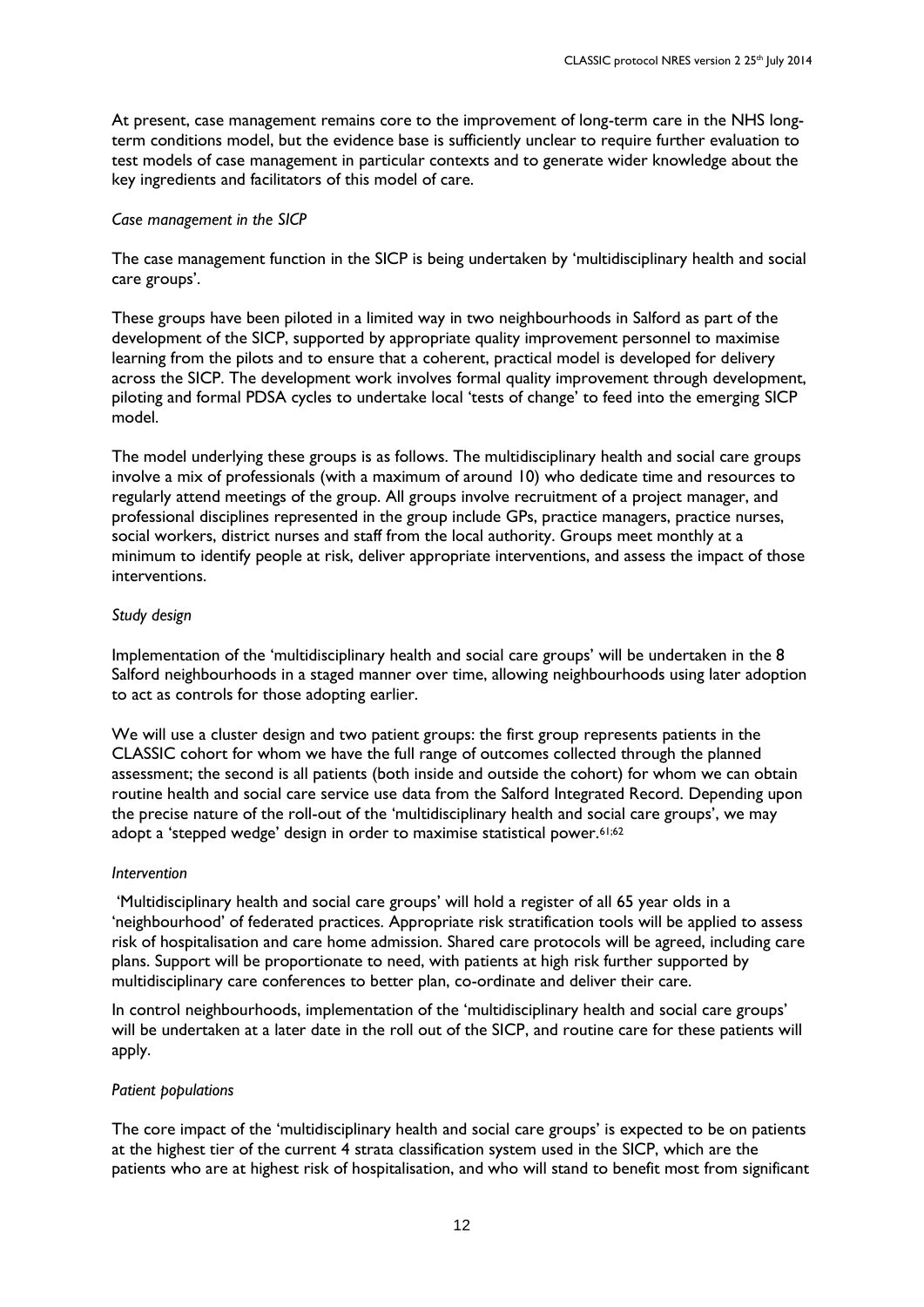multidisciplinary input. We will focus our analyses on this group of patients. However, the nature of the cohort is such that secondary analyses can compare outcomes in other strata within the cohort (and across the whole cohort).

We estimate that 10-15% of patients in the CLASSIC cohort will be eligible for support from the 'multidisciplinary health and social care groups', providing around 400-600 patients for detailed analysis of the impact of the groups on patient experience, health outcomes and utilisation.

There will be approximately 3-4000 patients across Salford in the highest tier, for analyses of the impact on care utilisation and hospital admission. Additional analyses will compare impacts across Salford with matched data from outside the Salford area.

#### *Allocation*

We will negotiate with the managers of the SICP to seek agreement that the order of roll-out of the 'multidisciplinary health and social care groups' to Salford neighbourhoods is randomised, or at least allocated in such a way as to maximise comparability between neighbourhoods adopting earlier and later, to minimise potential selection bias.

#### *Outcomes*

For analyses of patients in the CLASSIC cohort, the outcomes are those discussed previously as part of their assessment. For analyses across Salford, and external comparisons, outcomes will be utilisation of health and social care services (including GP consultations, hospital admissions, hospital bed days, emergency admissions, admission to care homes and social care at home) and all-cause mortality, obtained from the Salford Integrated Record.

#### *Analysis and sample size*

For analyses of practice-level allocation to 'multidisciplinary health and social care groups', we will compare between practices allocated/not allocated to 'multidisciplinary health and social care groups' using analyses of covariance within a multi-level model framework (to account for clustering of patients within practices, and practice-level factors), tailored for a stepped wedge design if suitable, and controlling for pre-specified patient- and practice-level covariates. The number of 'multidisciplinary health and social care groups' will be too small to reliably take clustering at this level into account in the primary analysis, and we will therefore examine consistency of effect across groups using post-hoc analysis.

For patients in the CLASSIC cohort we will conduct a separate analysis for each outcome collected through their questionnaire assessments. For the set of all patients with linked Salford Integrated Record data we will analyse use of each health and social care element separately and also in combination (using unit costs) as a measure of total service use costs. All-cause mortality will be analysed using a Cox proportional hazards model to determine the impact of the 'multidisciplinary health and social care groups' groups on survival.

For analyses of the impact of 'multidisciplinary health and social care groups' using a clustered design, 40 practices (in total) and 15 patients per practice would provide 80% power to detect a standardised effect of 0.24 (alpha 0.05, ICC for patients within practices 0.05, assuming correlation between pre and post measures of 0.6). In the analysis of routine data in all patients in Salford, 32 patients per practice will give 80% power to detect an effect of 0.2 (on the same assumptions).

To assess external validity and generalizability and measure the impact of the 'multidisciplinary health and social care groups' in the context of wider changes in the care system, we will undertake comparisons with sites and cohorts outside Salford, using routinely available data on service experience, health care utilisation, and mortality.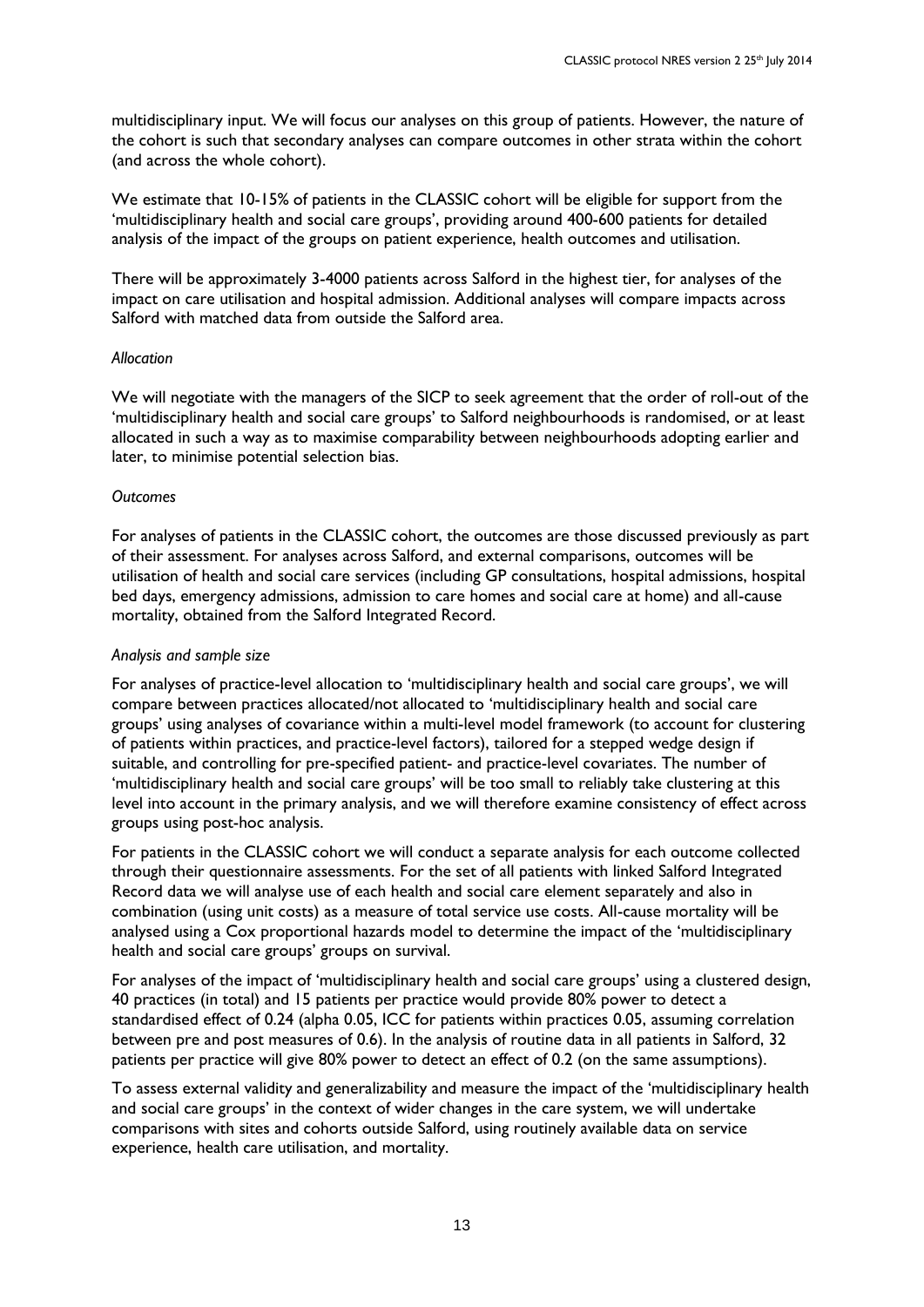This evaluation will be undertaken in two ways: (1) by matching the participants in the 'multidisciplinary health and social care groups' intervention to non-participants outside of Salford on the criteria that would have made them eligible for the intervention in Salford; and (2) by comparing all of the population that qualify for inclusion in the intervention in Salford with all of the population that would qualify for inclusion in other matched sites. We will obtain and use linked patient-level data from Hospital Episode Statistics and Office for National Statistics death records. Historical information on diagnoses from previous hospital admissions and patient characteristics will be used to populate the inclusion rules and identify matching patients. Historical information on patterns of care and population demographics will be used to identify sites that match to the Salford context. We will consider numbers of admissions and length-of-stay as indicators of costs and emergency readmissions, discharges to usual place of residence and mortality as indicators of outcomes. We will adopt a difference-in-differences framework to control for differences between sites at baseline and common trends over time that influence both the study and control sites.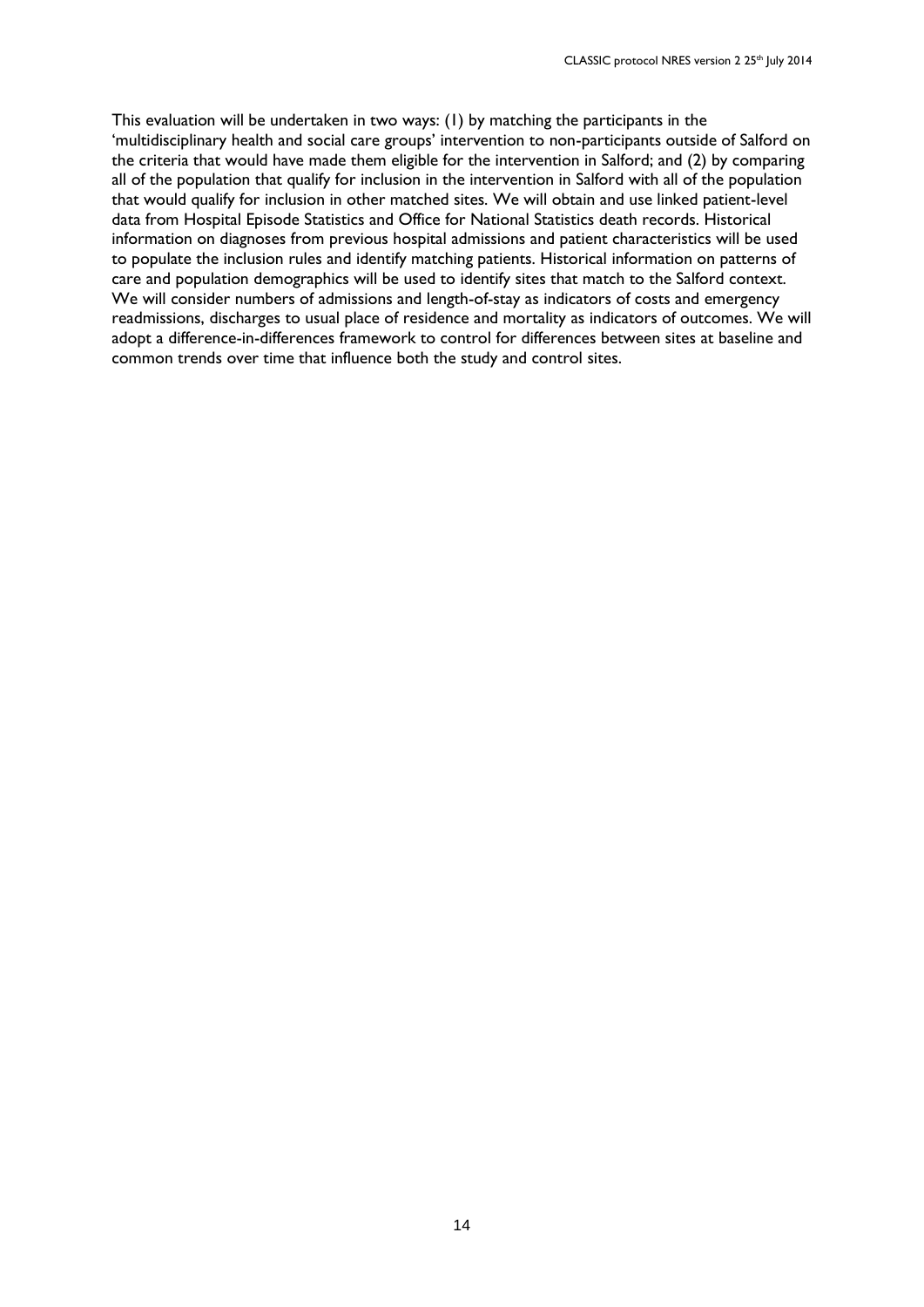#### *Outcomes 2 – Health coaching in the contact centre*

The contact centre will involve a number of services, which will provide support, navigation and other activities to support older patients in Salford. For the purposes of Outcomes 2, we will focus on the evaluation of a 'health coaching' function conducted by the contact centre for patients with long term conditions. Other functions undertaken by the contact centre will be captured by the process evaluation in Implementation 2.

Health coaching involves 'a regular series of phone calls between patient and health professional...to provide support and encouragement to the patient, and promote healthy behaviours such as treatment control, healthy diet, physical activity and mobility, rehabilitation, and good mental health'. 63

Health coaching is designed to provide an accessible, proactive service to patients, improving support and potentially reducing inappropriate care utilisation. However, current evidence on the effectiveness of health coaching is mixed. Although systematic reviews have identified a number of effective models, outcomes are variable and it is not entirely clear what distinguishes effective models from those that fail to show effects. Some of the evaluations have used non-randomised designs which are vulnerable to bias.<sup>64</sup> Many of the evaluations have been undertaken in the United States, and it is not clear that the results will generalise to populations with different characteristics, living in different contexts. A recent evaluation of the Birmingham OwnHealth service in 2698 patients and matched controls did not find reductions in health service utilisation associated with a nurse led health coaching service, although other outcomes (such as empowerment and quality of life) were not measured.<sup>65</sup>

Attempts to identify key drivers of effectiveness of health coaching have focussed on the content of the coaching (self-management versus 'preference sensitive' decision making), the types of coaches (health professionals versus paraprofessionals), the scope of the calls (such as whether mental health and substance abuse issues are dealt with alongside physical health and self-management) and the presence of additional interventions (such as telemonitoring).<sup>66</sup>

Two relevant evaluations have been conducted in services in the North West. The PACCTS study randomised 591 patients with Type 2 diabetes to telephone support from paraprofessionals, backed up by diabetes specialist nurses (the so-called Diabetes CareCall model [http://www.salforddiabetescare.co.uk/index2.php?nav\\_id=1324\)](http://www.salforddiabetescare.co.uk/index2.php?nav_id=1324). The study found reductions in HbA1c compared to usual care controls, with the most marked and clinically significant changes in those with poor glucose control at baseline.<sup>67</sup>

The BRIGHT study funded by the NIHR CLAHRC for Greater Manchester randomised 436 older patients with CKD to a telephone support intervention, conducted by paraprofessionals and supported by a bespoke website,<sup>68</sup> and focussed on increasing patient access to health and other relevant resources in local networks. The study (analysed but unpublished) found that health coaching led to improvements in health related quality of life and blood pressure control, and was highly likely to be cost-effective. 69

These effective local evaluations suggest that there is a role for health coaching interventions, although the pattern of results suggest that it is easier to improve quality and outcomes rather than reduce utilisation.<sup>70</sup> The CLASSIC evaluation of health coaching will test a combination of the Diabetes CareCall and BRIGHT models, widening the interventions to include patients with a wider range of conditions (including multimorbidity) and extending the telephone model to include a greater focus on mental health, given the importance of mental health in populations with long-term conditions and the potential impact on health care utilisation. 71;72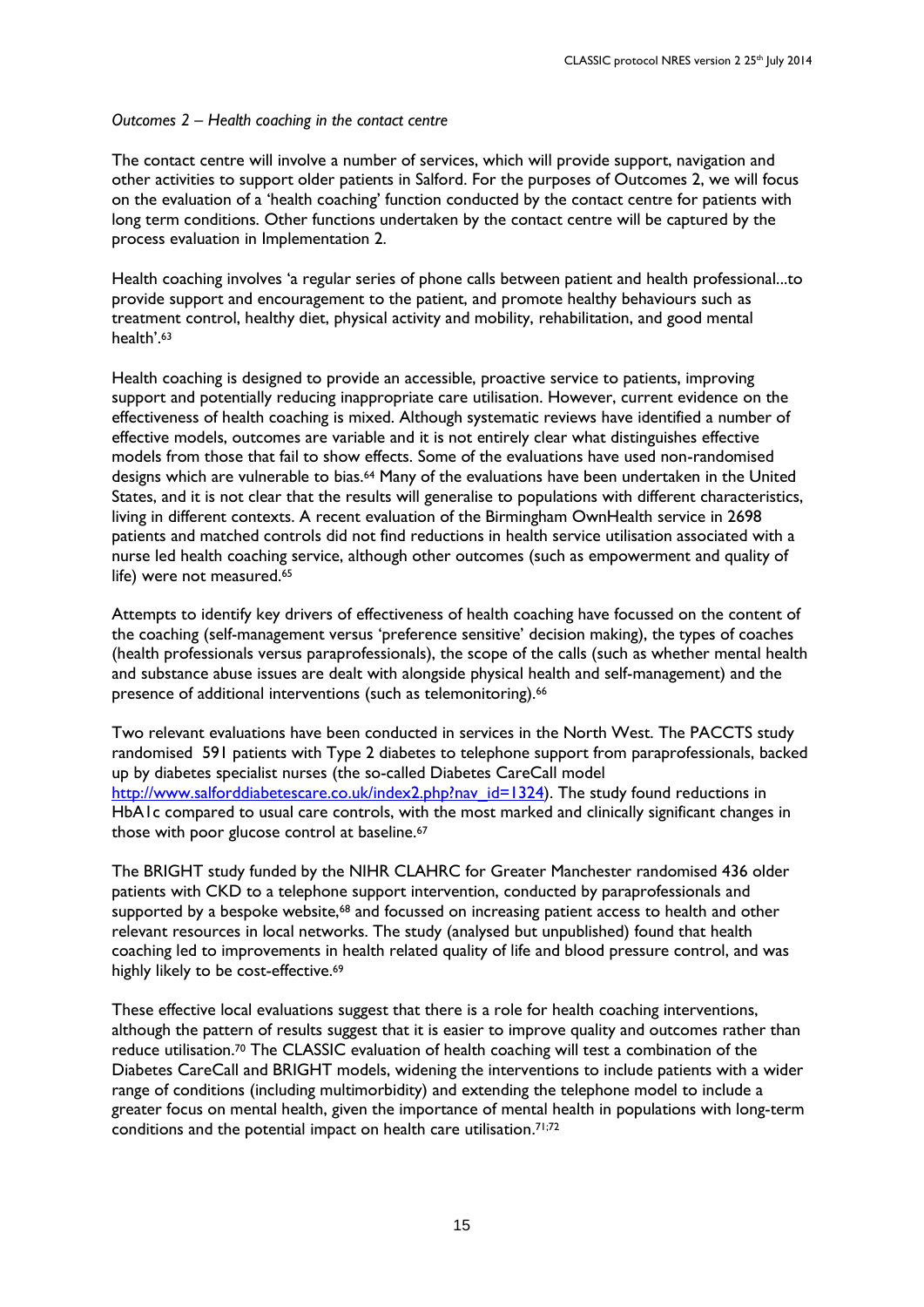### *Outcomes 2 - Study design*

We will use a randomised controlled trial design based on the CLASSIC cohort.

### *Interventions*

The model of 'health coaching' to be delivered involves 3 components.

- Proactive telephone self-management support using a modification of the diabetes CareCall model designed for a range of long-term conditions, delivered by paraprofessionals and supported by experienced nurses.<sup>67</sup>
- Access to resources in the local network through the PLANS website<sup>68</sup> and facilitated by the protocol used in the BRIGHT trial.<sup>69</sup>
- Assessment of mental health and delivery of appropriate support for those where needs have been identified, based on our previous telephone treatment trials.<sup>73</sup>

The health coaching will involve monthly calls of 20-40 minutes for a period of six months, delivered by a variety of staff, all working to a written protocol, and supported by additional training. We have extensive experience of the design and delivery of training for telephone based interventions and long-term conditions.<sup>74-76</sup>

### *Patient populations*

We will recruit older people within the CLASSIC cohort, focussing on those within the two middle tiers of the current four strata classification in the SICP. For inclusion, patients will have to have 2 or more existing long-term conditions (including one index condition), and assessed as needing some assistance with self-management (defined in terms of scores on the validated self-management scales in the cohort assessment, with the exact thresholds to be decided on the basis of data from baseline). Index conditions will include diabetes and CKD (conditions where evidence about the effects of the interventions already exists); additional conditions will be decided prior to implementation of the study, but are likely to include COPD. We will sample to include roughly equal numbers in each strata. We will allocate patients randomly to 'health coaching' or usual care using appropriate central randomisation through an accredited trials unit to ensure concealment of allocation.

### *Controls*

Controls in the Outcomes 2 study will be managed using current services provided by local services. This will include other services provided through the contact centre. However, they will not have access to the proactive 'health coaching' model under test. We will describe usual care via data collected from the cohort on service utilisation.

### *Outcomes*

The outcomes are those discussed previously as part of the assessment of patients in the cohort. The primary outcomes will be changes in experience of care for long term conditions (as assessed by the LTC6) and health-related quality of life (EQ5D). We will conduct a full economic analysis, using EQ5D and an assessment of costs from utilisation measures in the cohort.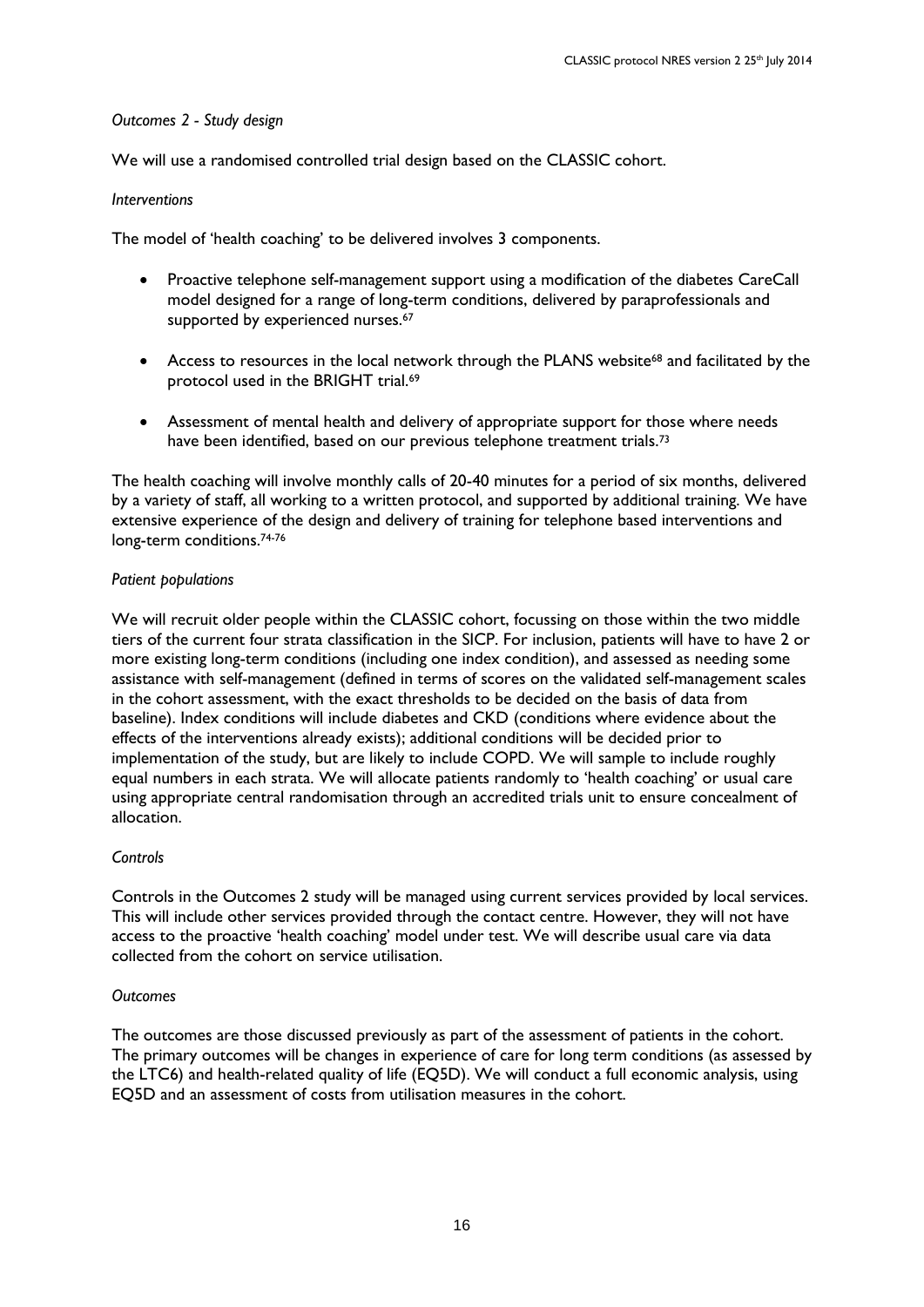#### *Analysis and sample size*

We will report the trial and analysis according to CONSORT standards, including full details of use of the various telephone coaching components, linking to analysis of patient data in Implementation 2 to contextualise the quantitative findings.

We will use conventional analyses of covariance, controlling for pre-specified covariates and design factors. A sample of 500 patients (allowing 20% attrition at follow-up) would provide 80% power to detect a standardised effect of 0.20 (alpha 0.05). We will present a small number of pre-planned moderator analysis to examine effects for subgroups of patients within the CLASSIC cohort.

For the economic analysis, the primary outcomes will be the incremental cost-effectiveness ratio, the associated net benefit statistic and probability of cost-effectiveness derived from the costeffectiveness acceptability analysis.<sup>77;78</sup> For outcomes, we will use quality-adjusted life years from the EQ5D measurements, and published utility tariffs. Costs will include costs of the 'health coaching' intervention (including training costs associated with staff), as well as health and social care services utilised by the patients in the trial, which will be collected from the patient survey and related information in the Salford Integrated Care Record. Analysis will use intention to treat, with appropriate imputation of missing data, and sensitivity analyses will explore the impact of assumptions about key parameters (such as the costs of training the 'health coaching' staff).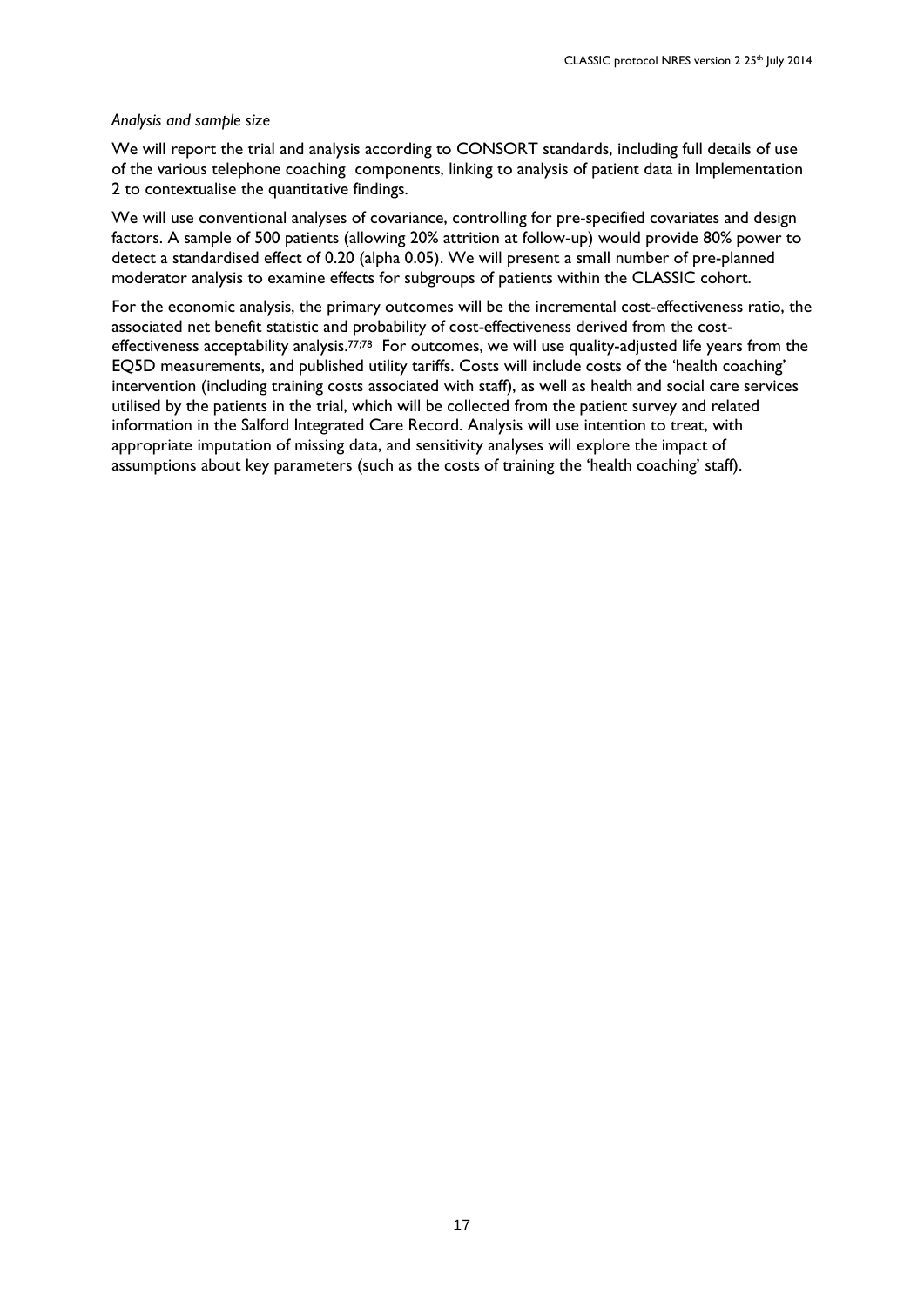### **Dissemination and projected outputs**

The University of Manchester team will look to disseminate the results of relevant studies in a range of academic journals, including general medical and health services research journals, as well as specialist policy, economics, informatics and mental health publications. We will support open access publication where possible and have requested funds to support this. We have a track record of publishing the results of policy relevant research in a range of high impact journals including the New England Journal of Medicine and the British Medical Journal. 8;9;13;14;25;79

As well as conventional academic publications, we will also use our previous and current experience of dissemination through the NPCRDC and the NIHR CLAHRC for Greater Manchester to develop more accessible guidebooks to assist in the dissemination of aspects of the programme to a wider audience, including professionals, older people and carers (as supported by our relevant PPI partners). For example, protocols for the delivery of health coaching would be one potential focus. We will seek to ensure that identified benefits of the SICP can be effectively implemented outside the Salford context by providing practical guidance on implementation, through web and social media, alongside the dissemination activities being run by the SICP Board.

Salford is well positioned to disseminate and share the findings of this research, as founding members of AQuA (the Advancing Quality Alliance) which is a quality improvement body that supports NHS organisations in North West of England and beyond. Salford Royal is also an active member of QUEST, which is a national network of 11 Foundation Trusts focussing on improving quality and safety. QUEST members work as partners on improvement projects, learn together and from one another, galvanising collective leadership and staff capability.

Applicant Camacho works for Haelo (www.haelo.nhs.uk), recently established by NHS partners across Salford to bring together quality improvement activities. Haelo has a simple core purpose: to improve health communities through action, measurement and evaluation. It works with local, regional and national partners to focus on innovation in improvement across healthcare and academia, focusing on 3 key areas: safety; measurement; and large scale change. Haelo will share the work of the CLASSIC team through regular updates, blogs, videos, animation and publications.

#### **Plan of investigation and timetable**

The broad structure and timeline of the CLASSIC project is shown in the accompanying diagram.

Development of the SICP will continue until late December 2013. We will plan the first cohort survey as soon as possible in 2014, with repeat assessments at 6 monthly intervals.

We propose that an NIHR steering group be planned to occur at the point of the completion of the initial CLASSIC survey (around August 2014), to allow an early assessment of the viability of the proposed design, as well as to assess the continued development of the SICP (especially the 'multidisciplinary health and social care groups' and the 'health coaching' intervention) and their amenability to the proposed evaluation.

For Outcomes 1, we expect that the full implementation of the 'multidisciplinary health and social care groups' will begin in April 2014 in two neighbourhoods, taking around 3-4 months from initial roll out to full implementation, with staggered roll out across other pairs of neighbourhoods continuing over 12 months.

The start dates of the Outcomes 2 study could begin at any time after the delivery of the initial CLASSIC survey, but is likely to begin around late 2014, allowing 9 months for recruitment from the cohort, 6 months for initial follow up, and 3 months for analysis and write up.

We would suggest a further NIHR steering group around August 2015, which would allow an assessment of the ongoing recruitment/retention to the cohort and to the nested Outcomes 2 study, allowing a decision on the viability of the cohort model and an ongoing assessment of the viability of the SICP. Major threats to validity at this point would allow a decision to be made about more rapid tapering of funding until the eventual close of the first phase of CLASSIC in 2016. If the project was judged a success, a further NIHR steering group meeting in 2016 could make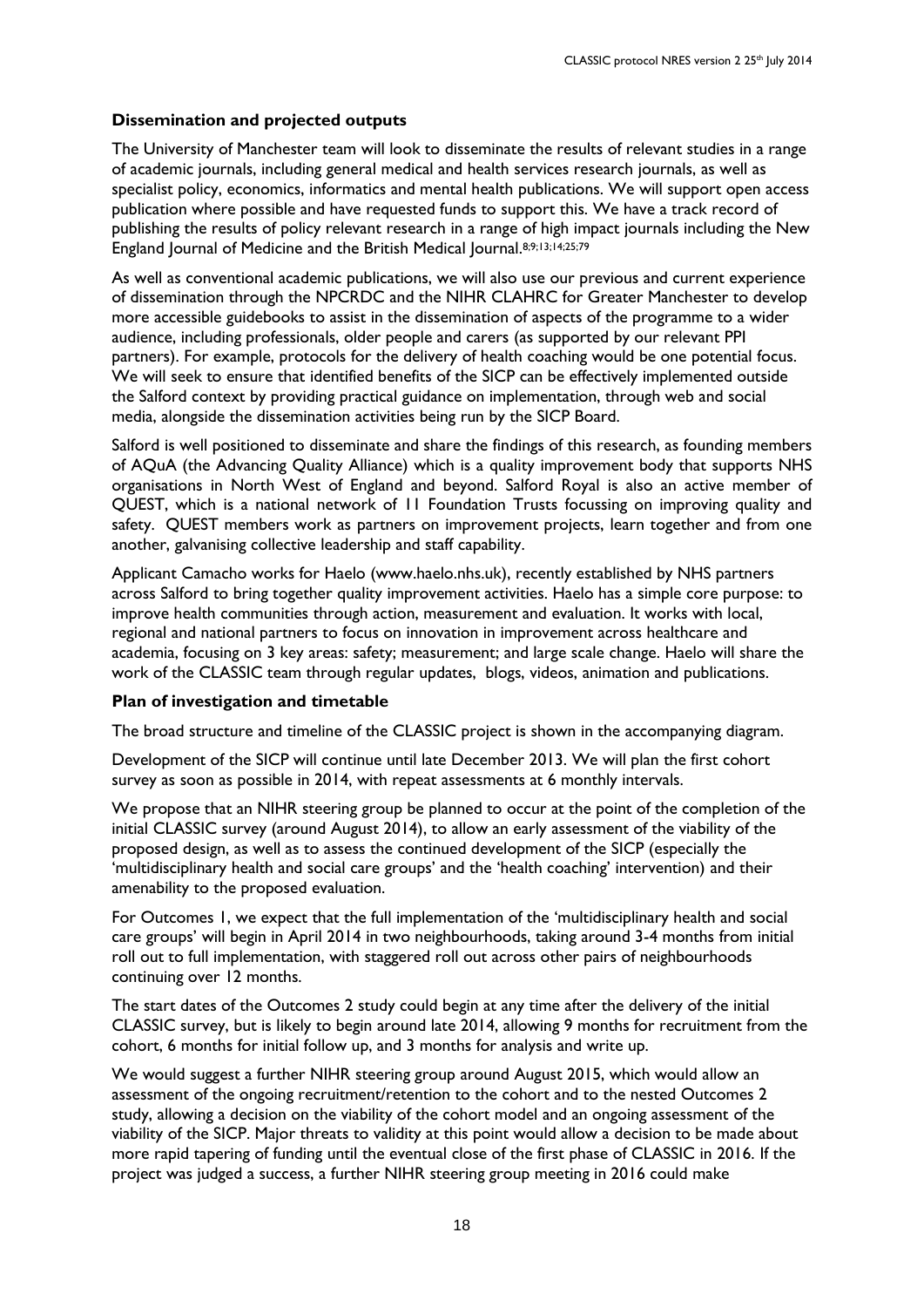recommendations about further funding in line with the original 5 year CLASSIC bid (subject to further peer review).

The CLASSIC team would meet every 9 months to review findings (months 0, 9, 18 and 27), and a core outcome of those meetings would be interim outputs. Early in the timeline, such outputs would include protocol papers, descriptions of the development and nature of the SICP and its components, and early findings from the cohort, followed by findings from Implementation 1 and 2, and eventually the quantitative analyses of Outcomes 1 and 2.

All these conventional academic publications and outputs will be complemented by appropriate dissemination for a service audience (through relevant organisations such as QUEST and Haelo) and for patients and the public. A key focus of service related work will be on describing the intervention in such a way that other organisations in other settings can replicate the process, and understand what aspects of the programme are dependent on particular conditions within Salford. We will also describe the QI process underlying implementation of the SICP in detail as this represents a major strength of the SICP.

A key focus of work for patients and the public will be understanding the experience of the SICP among older people (including perceived advantages and disadvantages) and understanding how that experience is patterned by patient and local contextual factors.

## **Project management**

## *Management of CLASSIC*

The PI will be responsible for the overall management of CLASSIC and will take overall responsibility for the delivery of the cohort and the substudies. The PI will be responsible for co-ordination of all project related activities, liaison with the NIHR steering group and reporting to NIHR, working together with a full time research fellow on the academic side, and a half time project manager within the NHS. The core team of applicants will involve the PI, Reeves as senior statistician, key staff for the delivery of each project (Checkland for Implementation 1, Coventry for Implementation 2, Reeves for Outcomes 1, and Blakeman for Outcomes 2), and from the NHS side, applicant Camacho and the NHS project manager.

The core CLASSIC team will meet every month during the first 15 months of the project (transitioning to every 2 months at that point if progress is good). Individual projects will organise meetings of appropriate frequency. We will have half day 9 monthly meetings for the entire CLASSIC team (with other SICP partners where appropriate) to assess learning from the study, share insights and ensure that research and other findings are actively disseminated through the lifetime of the project.

## *Management of the relationship between CLASSIC and SICP*

The SICP Board meets monthly and includes senior representation from all the partner organisations. There are a number of subgroups which sit under the board, including the Evaluation subgroup which also meets monthly. The CLASSIC PI or research fellow will attend the Evaluation subgroup of the SICP board, and CLASSIC staff will attend other meetings as appropriate. This bid includes funding for core SICP staff to liaise with CLASSIC as we are aware of the importance of close working and the need for protected time to achieve effective liaison.

Prior to any NIHR HS&DR funding, the NIHR CLAHRC for Greater Manchester is funding a Research Associate for 6 months to work alongside the SICP and provide regular communication between the CLASSIC team and the SICP Board, including feeding back the results of evidence syntheses as part of the intervention development and quality improvement activities. This is to allow pre funding development activities, and is not double funding.

*Management of the relationship between SICP, CLASSIC and the NIHR*

One of the advantages of the CLASSIC evaluation is that it is based around an existing service development initiative, which means that traditional concerns about upscaling and implementation are less acute.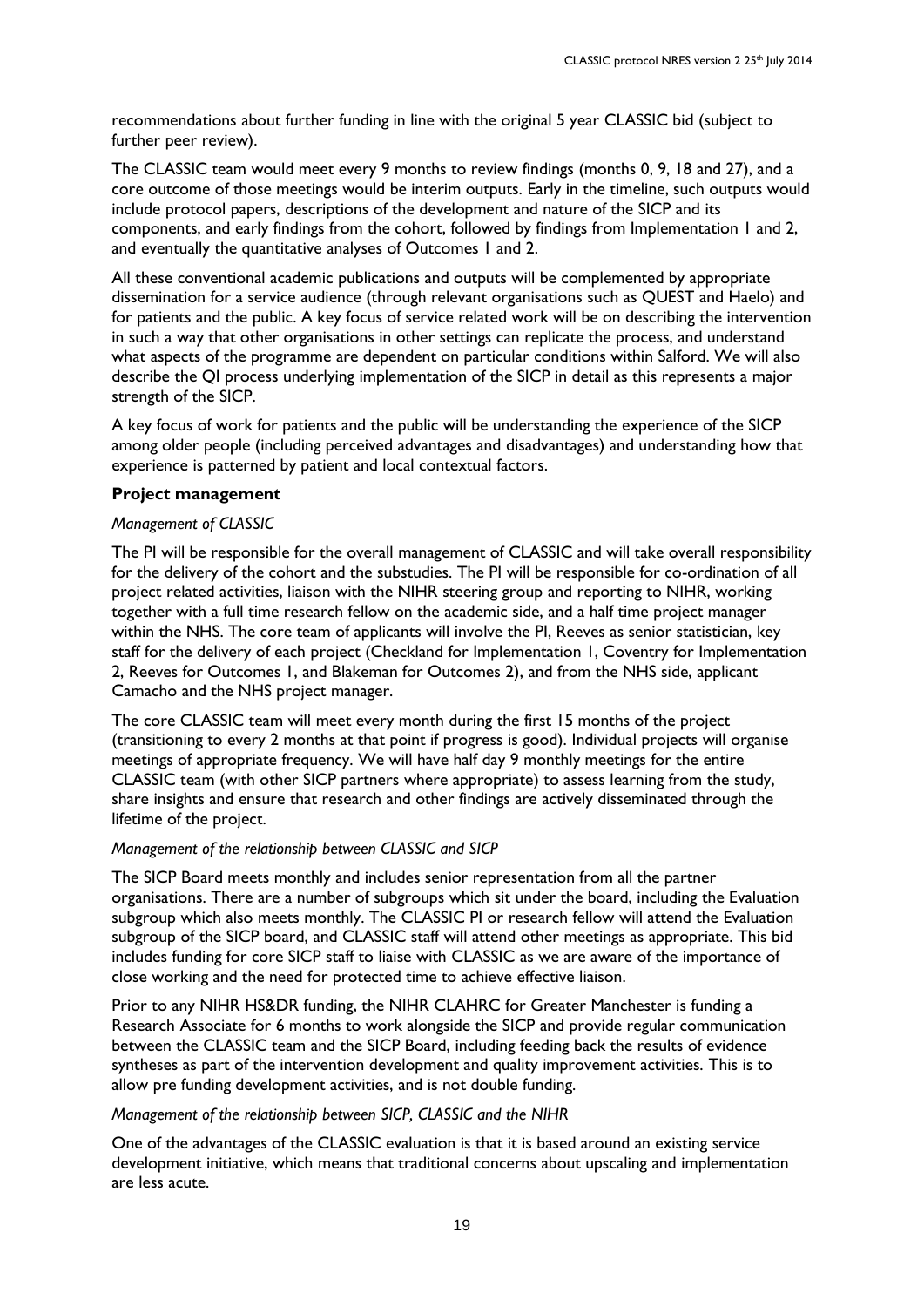However, this brings with it additional risks, as there is a danger of fundamental changes in the strategic or operational direction of the SICP Board, which may lead to major changes in the programme, which would in turn threaten the validity and impact of the research (although the SICP board have made a long term commitment to the programme - see uploaded letter of support)

We propose that NIHR establishes an independent steering group including senior academic and service representatives which would meet at the beginning of the project, and at 18 months. The CLASSIC team would provide reports about developments, especially in terms of the SICP model and components, and the eventual nature of the nested substudies within the main cohort when these are finalised. The steering group will be able to comment on these proposals, feed back to the CLASSIC team in terms of their adherence to the protocol, and provide an annual summary for the NIHR HS&DR Board, including recommendations to review funding and potentially close the study early, if initial implementation of the SICP intervention and/or the research design were felt to show insufficient fidelity to the funded plan, or there were threats to the relevance or impact of the work.

### **Approval by ethics committees**

Ethical approval will be required for patient focussed work. The main ethical challenge concerns acceptance of the cohort multiple randomised controlled trial, as the design is relatively new and may be unfamiliar to ethics committees. However, there are published examples of successful applications around this design<sup>80</sup> and we will seek advice from researchers known to have applied previously to inform our application and ensure that our design is robust and ethically acceptable.

A strength of the project is the potential for the use of the Salford Integrated Record to support research, and applicant Sanders is initiating a project to investigate service user views on dynamic consent for use of such integrated records which will inform our approach within CLASSIC.

### **Patient and Public Involvement**

We expect to have 3 levels of PPI in CLASSIC

**Intervention design:** PPI is already integrated into the development of the SICP and the components, and we will support that process and document the impact of PPI as part of our description of the development of the SICP.

**Cohort:** 'Citizen Scientist' (www.citizenscientist.org.uk) will also be involved. This project brings together health researchers and the public to collaborate on research which aims to improve the healthcare for local communities. People can take part in many ways from shaping research questions to participating in clinical trials. The project is managed at Salford Royal NHS Foundation Trust. While recruiting people for the CLASSIC cohort, we will encourage them to sign up as Citizen Scientists, to become part of a wider network supporting research in Salford

**Research delivery and dissemination:** We will involve our local patient and public involvement group (PRIMER ww.populationhealth.manchester.ac.uk/primer). Given the other PPI components, we will focus their efforts on the dissemination of the results. PRIMER members have extensive experience of working with researchers within the Centre for Primary Care on a range of projects relating to long-term conditions.

### **Expertise and justification of support required**

The team has the necessary skills and expertise to conduct this multi-method evaluation.

#### *Implementation 1*

Checkland is a GP and health services researcher with extensive experience in the analysis of policy around commissioning in the NHS,<sup>16</sup> through her work with the DoH PruComm Unit. Sutton is an international expert on the role of incentives in health care and the evaluation of their impact.9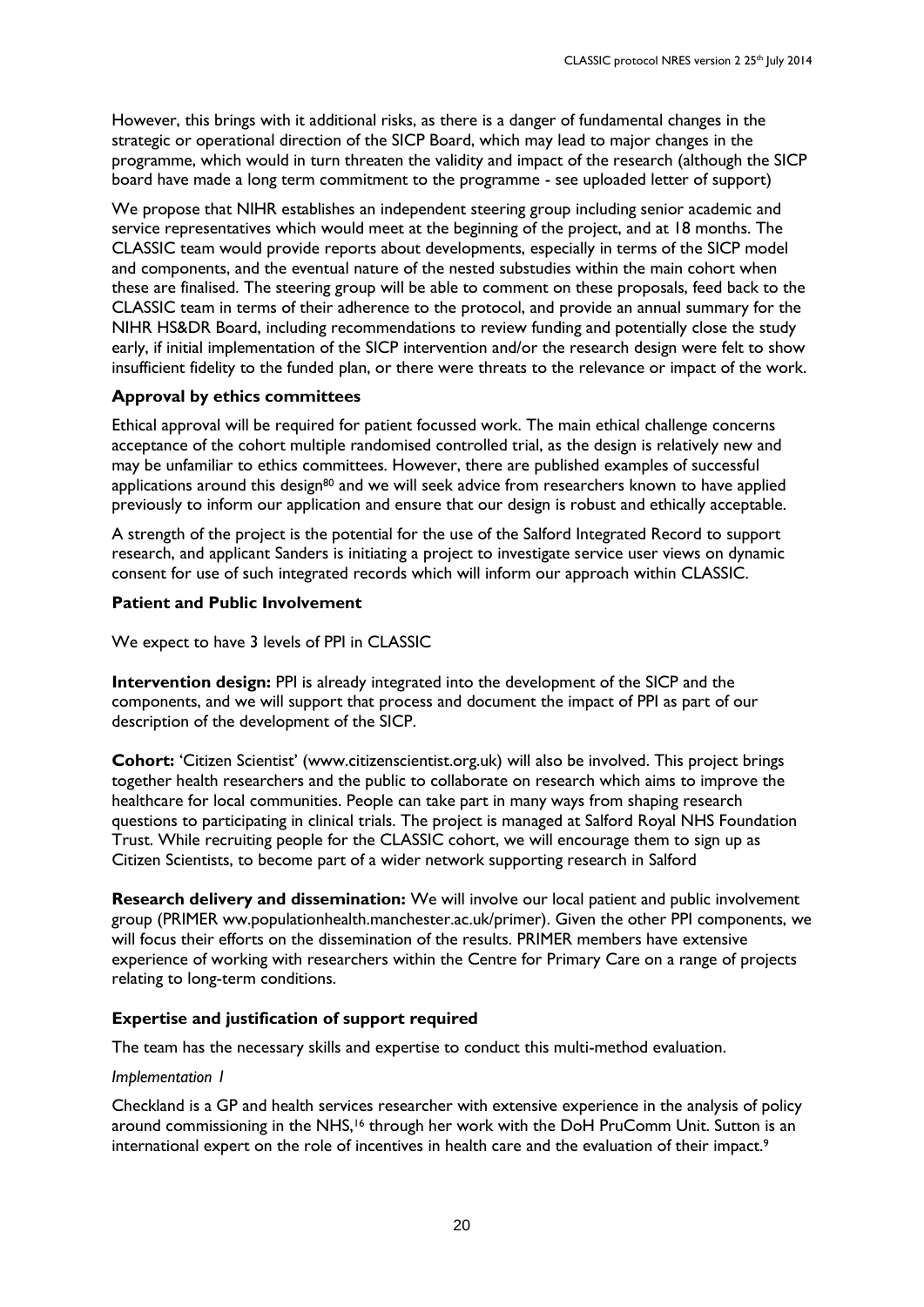#### *Implementation 2*

Boaden and Campbell will lead on the broader systems level perspective of Implementation 2, while Coventry, Reilly and Sanders will lead on the 'health technology' assessment aspects. Coventry has experience of the mixed method evaluations of health technologies and complex interventions,<sup>21;81</sup> while Reilly has specific expertise in the analysis of case management in the context of long-term conditions. 59;82 Sanders brings specific expertise in the assessment of patient experience of health care innovation, especially among older people.18;83 Boaden is Deputy Director of the NIHR CLAHRC for Greater Manchester, with extensive experience of the theory and practice of quality improvement, including assessment of the Evercare case management scheme and the evaluation of the Advancing Quality scheme.  $224$  Campbell has expertise in quality measurement and quality improvement. He was principal investigator on the evaluation of the new GMS contract in the UK<sup>8</sup> and leads the NIHR Greater Manchester Primary Care Patient Safety Translational Research Centre.

#### *Outcomes 1 and 2*

Bower and Reeves have extensive experience in the design and analysis of trials and non-randomised evaluations of policy, including self-management, new models of delivering primary care, and assessment of the impact of the GMS contract.<sup>8;12;79</sup> Reeves is also highly experienced in analysis of longitudinal health service data.<sup>84;85</sup> Sutton is an econometrician who specialises in the use of secondary data sets to explore the effects of large scale policy interventions, such as AQA,9;86 and who has contributed to published guidance on these methods.<sup>86</sup>

Blakeman has extensive knowledge of the theoretical and empirical literature concerning selfmanagement, and co-led the initial test of the BRIGHT telephone coaching intervention,<sup>69</sup> and will lead on Outcomes 2. He will work alongside Lovell, a Professor of Mental Health Nursing with an international track record in telephone delivery of mental health care,<sup>73</sup> and Waheed (psychiatry) who also has experience of delivery of depression care to patients with long-term conditions through the NIHR CLAHRC for Greater Manchester.<sup>19</sup>

We have added applicant Skevington to the resubmitted bid. We are using the WHOQoL-BREF in the cohort, and Skevington (a recent recruit to Manchester) is an acknowledged expert in this scale, and the measurement of quality of life generally, and we feel that her addition will provide key expertise and extend our ability to generate useful findings from the cohort.

Buchan and Ainsworth lead the new Health eResearch Centre [\(http://www.herc.ac.uk/\)](http://www.herc.ac.uk/), and will provide expert assistance on the use of large scale data sets (especially the Salford Integrated Care Record) for analyses in Outcomes 1 and 2, working alongside the information manager in the NHS.

### **Support requested**

The original NIHR brief stated the desire for large scale and ambitious projects, and the first costing reflected this ambition. In response to the Board's comments, we have cut the project to 30 months, which provides time to set up the evaluation framework, assess implementation, assess the impact of the 'multidisciplinary health and social care groups; and conduct an initial trial of 'health coaching' in the 'Integrated Contact Centre'.

At the University of Manchester, we are requesting funding for the applicants to support delivery of the initial academic programme. We are also requesting 1 Research Fellow (100%, 30 months) as coordinator for all evaluation activities and to support the principal investigator. We are also requesting 2 Research Associates (100%, 30 months) to co-ordinate data collection in the cohort, and to conduct the intensive qualitative research in Implementation 1 and 2. We are also requesting one secretary (50%) to provide administrative support to the research team.

We have also requested funding for the costs of running the cohort (postage, return, data entry, and consumables from a third party provider), as well as travel (to practices and patients) and telephone charges for the intensive support of the cohort recruitment and retention. We have costed for PPI for the PRIMER group (travel, subsistence and payment at INVOLVE rates), for research team travel (to practices for the cohort, and to interviews), for extensive transcription to support the implementation projects, and for secure randomisation. For equipment, we have costed for 2 PCs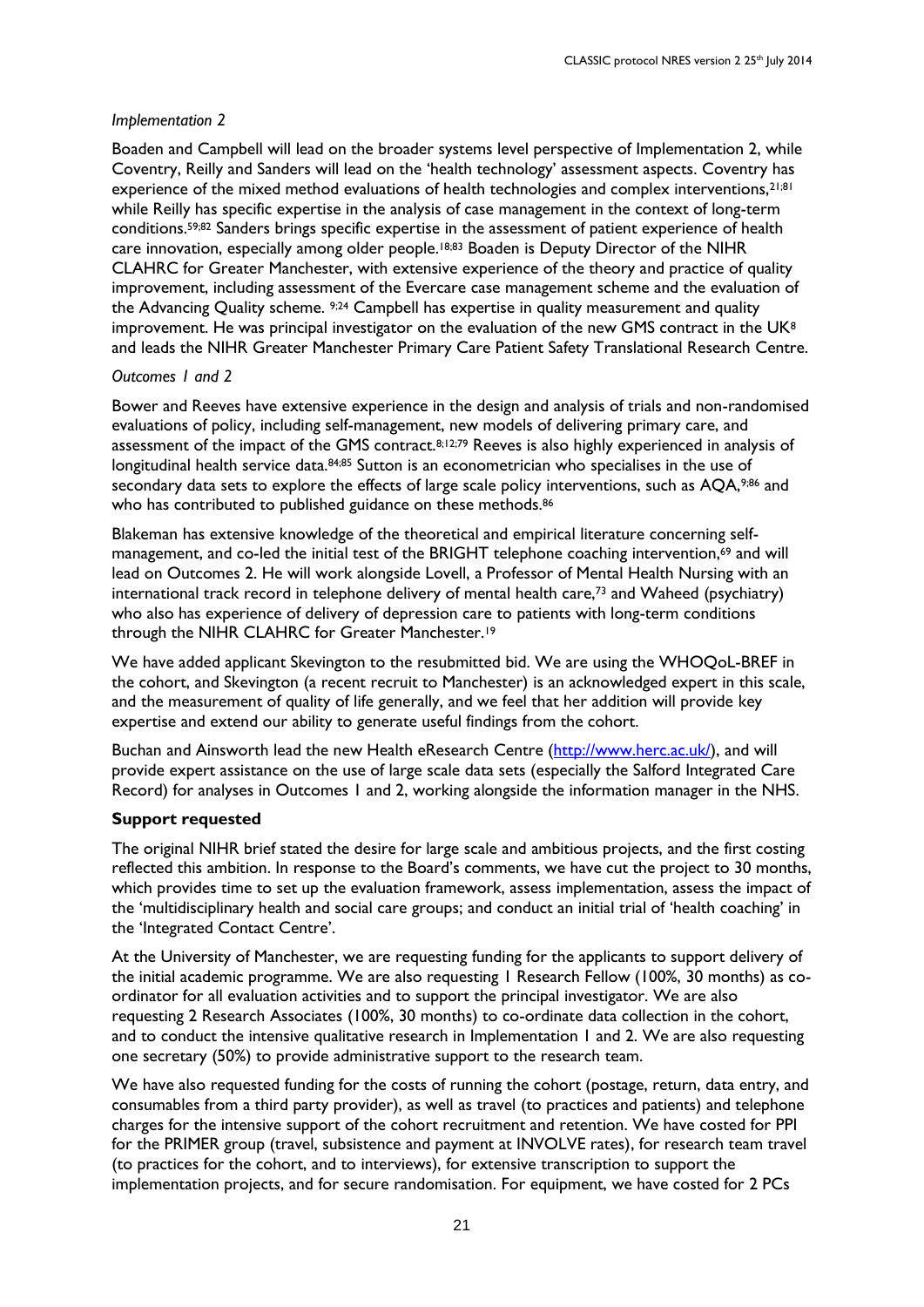and 2 encrypted voice recorders. For dissemination, we have costed for 5 Open Access publications, 4 UK conferences (e.g. HSRN, SAPC) and two international conferences (e.g. AHRQ, NAPCRG).

The NHS team are requesting funding for the time of the SCIP Board to support the research, although the members to be supported has been reduced to 3 (Dalton, Chief Executive of Salford Royal Foundation Trust, Sharp, Director of Service Reform, SICP, and Camacho, CLASSIC applicant). We request support for a jointly appointed Programme Manager (100%, 30 months) across academic and NHS partners, to ensure a robust interface between the SICP partners (foundation trust, CCG, local authority) and the University of Manchester academic team in this complex, multi-agency programme. Our request is based on experience from the NIHR CLAHRC for Greater Manchester, where project management experience of this type identified through NHS channels has proven invaluable in ensuring effective delivery across NHS and academic boundaries. We request support for a Quality Improvement lead (50%, 12 months only) to both shape and test the inventions developed in this programme (Salford Royal Foundation Trust has a strong background in leading change using QI methods) and to ensure that the development and delivery process is transparent, fully documented, and delivered in a robust way that meets standards of fidelity required of a research study. We request support for an Information manager (50%, 30 months) who will work across the service delivery partners (foundation trust, CCG, local authority) to ensure that the relevant activity information is being captured and communicated to the CLASSIC team, and also support the improvement collaborative work. The NHS team will be support by a research administrator (now 50%, 30 months).

Additionally, there will be an NIHR contribution to Salford Royal for administration, contracting for the award and databases, for publicity and information materials for SICP staff and stakeholders (including support for a website for the SICP/CLASSIC project), and for PPI through the SICP PPI group, and the Citizen Scientist project.

#### Reference List

- 1. Relton C, Torgerson D, O'Cathain A, Nicholl J. Rethinking pragmatic randomised controlled trials: introducing the 'cohort multiple randomised controlled trial' design. *BMJ* 2013;**340**.
- 2. O'Brien R, Wyke S, Guthrie S, Watt G, Mercer S. An 'endless struggle': a qualitative study of general practitioners' and practice nurses' experience of managing multimorbidity in socioeconomically deprived area of Scotland. *Chronic Illness* 2011;**7**:59.
- 3. Bayliss E, Edwards A, Steiner J, Main D. Processes of care desired by elderly patients with multimorbidities. *Fam Pract* 2008;**25**:287-93.
- 4. National Voices. Principles for Integrated Care [\(http://www.nationalvoices.org.uk/sites/www.nationalvoices.org.uk/files/principles\\_for\\_integrat](http://www.nationalvoices.org.uk/sites/www.nationalvoices.org.uk/files/principles_for_integrated_care_20111021.pdf)) [ed\\_care\\_20111021.pdf\).](http://www.nationalvoices.org.uk/sites/www.nationalvoices.org.uk/files/principles_for_integrated_care_20111021.pdf)) 2012. London, National Voices.
- 5. NHS Future Forum. Integration: a report from the NHS Future Forum [\(http://www.dh.gov.uk/prod\\_consum\\_dh/groups/dh\\_digitalassets/documents/digitalasset/dh\\_1](http://www.dh.gov.uk/prod_consum_dh/groups/dh_digitalassets/documents/digitalasset/dh_132023.pdf)) [32023.pdf\).](http://www.dh.gov.uk/prod_consum_dh/groups/dh_digitalassets/documents/digitalasset/dh_132023.pdf)) 2012. London, NHS Future Forum.
- 6. Smith S, Soubhi H, Fortin M, Hudon C, O'Dowd T. Managing patients with multimorbidity: systematic review of interventions in primary care and community settings. *BMJ* 2012;**345**:e5205.
- 7. Best A, Greenhalgh T, Lewis S, Saul J, Carroll S, Bitz J. Large scale transformation in health care: a realist review. *Milbank Quarterly* 2012;**90**:421-56.
- 8. Campbell S, Reeves D, Kontopantelis E, Sibbald B, Roland M. Effects of pay for performance on the quality of primary care in England. *N Engl J Med* 2009;**361**:368-78.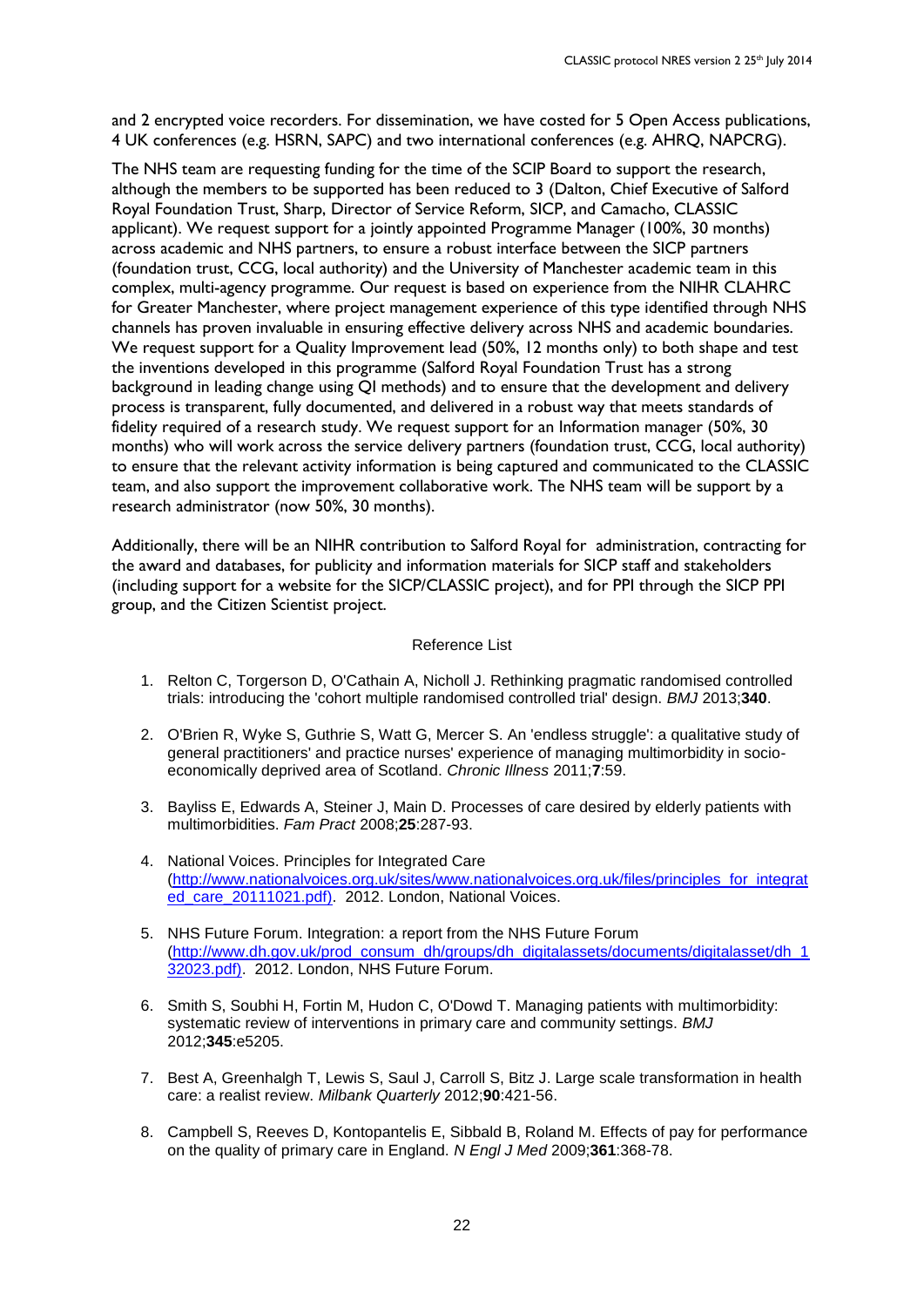- 9. Sutton M, Nikilova S, Boaden R, Lester H, McDonald R, Roland M. Reduced mortality with hospital pay for performance in England. *N Engl J Med* 2012;**367**:1821-8.
- 10. Kennedy A, Reeves D, Bower P, Lee V, Middleton E, Richardson G *et al*. The effectiveness and cost effectiveness of a national lay led self care support programme for patients with long-term conditions: a pragmatic randomised controlled trial. *J Epidemiol Community Health* 2007;**61**:254-61.
- 11. Bower P, Kennedy A, Reeves D, Rogers A, Blakeman T, Chew-Graham C *et al*. A cluster randomised controlled trial of the clinical and cost-effectiveness of a 'whole systems' model of self-management support for the management of long- term conditions in primary care: trial protocol. *Implementation Science* 2012;**7**:7.
- 12. Bower P, Cartwright M, Hirani S, Barlow J, Hendy J, Knapp M *et al*. A comprehensive evaluation of the impact of telemonitoring in patients with long-term conditions and social care needs: protocol for the whole systems demonstrator cluster randomised trial. *BMC Health Services Research* 2011;**11**:184.
- 13. Cartwright M, Hirani S, Rixon L, Beynon M, Doll H, Bower P *et al*. Effect of telehealth on quality of life and psychological outcomes over 12 months (Whole Systems Demonstrator telehealth questionnaire study): nested study of patient reported outcomes in a pragmatic, cluster randomised controlled trial. *BMJ* 2013;**346**:f653.
- 14. Gravelle H, Dusheiko M, Sheaff R, Sargent P, Boaden R, Pickard S *et al*. Impact of case management (Evercare) on frail elderly patients: controlled before and after analysis of quantitative outcome data. *BMJ* 2007;**334**:31.
- 15. Pawson R, Tilley N. Realistic Evaluation. London: Sage Publications, 2011.
- 16. Checkland K, Harrison S, Snow S, McDermott I, Coleman A. Commissioning in the English National Health Service: What's the Problem? *Journal of Social Policy* 2012;**41**:533-50.
- 17. Fulop N, Boaden R, Hunter R, McKevitt C, Morris S, Pursani N *et al*. Innovations in major system reconfiguration in England: a study of the effectiveness, acceptability and processes of implementation of two models of stroke care. *Implementation Science* 2013;**8**:5.
- 18. Sanders C, Rogers A, Bowen R, Bower P, Hirani S, Cartwright M *et al*. Exploring barriers to participation and adoption of telehealth and telecare within the Whole System Demonstrator trial: a qualitative study. *BMC Health Services Research* 2012;**12**:220.
- 19. Coventry P, Lovell K, Dickens C, Bower P, Chew-Graham C, Cherrington A *et al*. Collaborative Interventions for Circulation and Depression (COINCIDE): study protocol for a cluster randomized controlled trial of collaborative care for depression in people with diabetes and/or coronary heart disease. *Trials* 2012;**13**:139.
- 20. Gask L, Bower P, Lovell K, Escott D, Archer J, Gilbody S *et al*. What work has to be done to implement collaborative care for depression? Process evaluation of a trial utilizing the Normalization Process Model. *Implementation Science* 2010;**5**.
- 21. Knowles S, Chew-Graham C, Coupe N, Adeyemi I, Keyworth C, Thampy H *et al*. Better together? a naturalistic qualitative study of inter-professional working in collaborative care for co-morbid depression and physical health problems. *Implementation Science* 2013;**8**:110.
- 22. Wilson, P. Unravelling the complexity and developing the evidence base of PPI in research: the RAPPORT study approach. Presentation at the Leeds PPI Seminar. [http://www.healthcareconferences.leeds.ac.uk/downloads/Patricia-Wilson-Leeds-HEA-PPI](http://www.healthcareconferences.leeds.ac.uk/downloads/Patricia-Wilson-Leeds-HEA-PPI-seminar-May-2013-.pdf)[seminar-May-2013-.pdf](http://www.healthcareconferences.leeds.ac.uk/downloads/Patricia-Wilson-Leeds-HEA-PPI-seminar-May-2013-.pdf) (accessed 12th November 2013). 2013.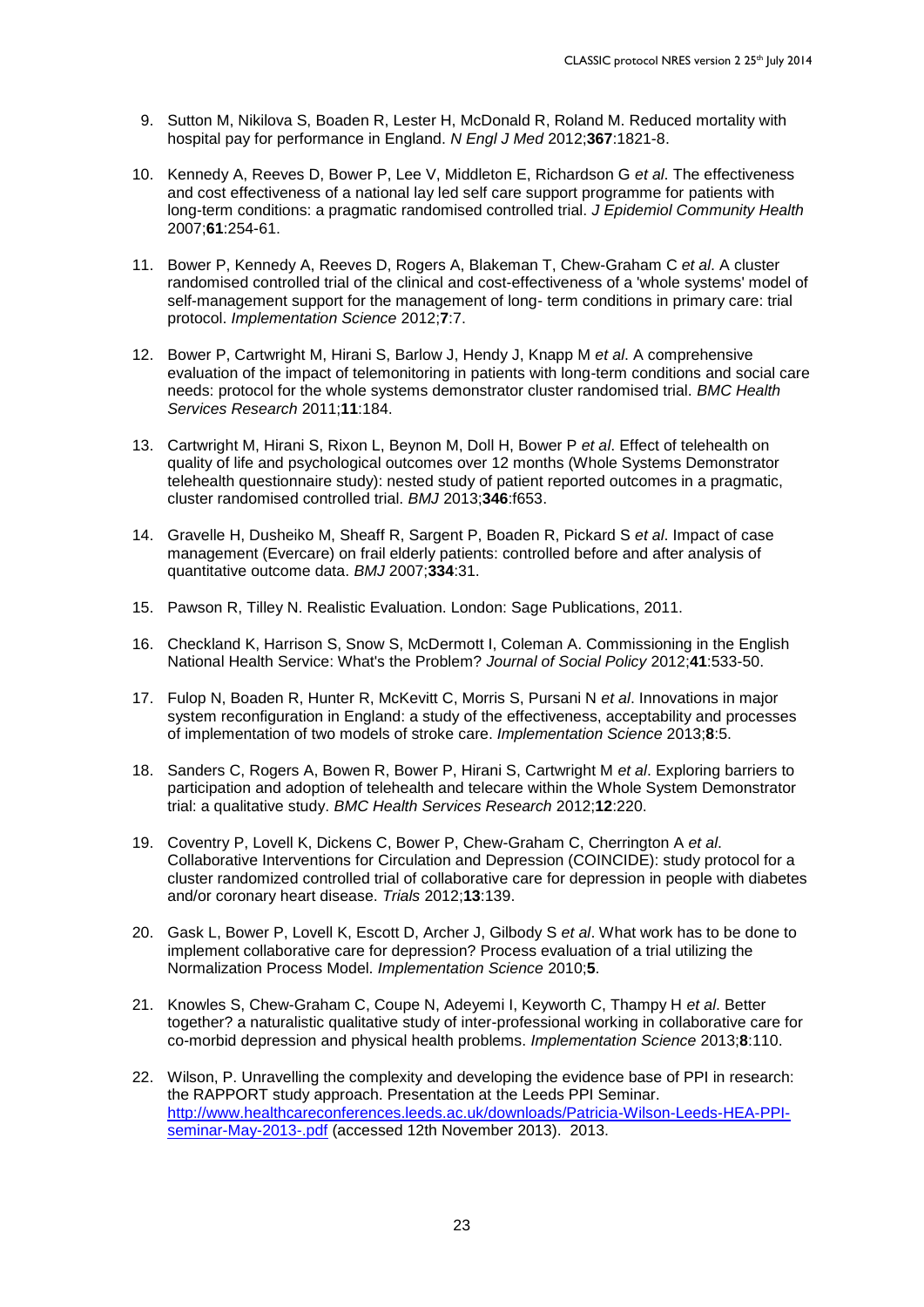- 23. Ling T, Bereton L, Conklin A, Newbould J, Roland M. Barriers and facilitators to integrating care: experiences from the English Integrated Care Pilots. *International Journal of Integrated Care* 2012;**12**:e129.
- 24. Sheaff R, Boaden R, Sargent P, Pickard S, Gravelle H, Parker S *et al*. Impacts of case management for frail elderly people: a qualitative study. *Journal of Health Services Research & Policy* 2009;**14**:88-95.
- 25. Kennedy A, Bower P, Reeves D, Blakeman T, Bowen R, Chew-Graham C *et al*. Implementation of self management support for long term conditions in routine primary care settings: cluster randomised controlled trial. *BMJ* 2013;**346**:f2882.
- 26. Campbell J, Smith P, Nissen S, Bower P, Elliott M, Roland M. The GP Patient Survey for use in primary care in the National Health Service in the UK - development and psychometric characteristics. *BMC Family Practice* 2009;**10**.
- 27. Jeppesen K, Coyle J, Miser W. Screening questions to predict limited health literacy: a cross sectional study of patients with diabetes mellitus. *Ann Fam Med* 2012;**7**:24-31.
- 28. Morris N, MacLean C, Chew L, Littenberg B. The Single Item Literacy Screener: evaluation of a brief instrument to identify limited reading ability. *BMC Family Practice* 2006;**7**.
- 29. Bayliss E, Ellis J, Steiner J. Seniors' self-reported multimorbidity captured biopsychosocial factors not incorporated in two other data-based morbidity measures. *J Clin Epidemiol* 2009;**62**:550-7.
- 30. Mitchell P, Powell L, Blumenthal J, Norten J, Ironson G, Pitula C *et al*. A short social support measure for patients recovering from myocardial infarction: the ENRICHD Social Support Inventory. *Journal of Cardiopulmonary Rehabilitation* 2003;**23**:398-403.
- 31. Glasgow R, Wagner E, Schaefer J, Mahoney L, Reid R, Greene S. Development and validation of the Patient Assessment of Chronic Illness Care. *Med Care* 2005;**43**:436-44.
- 32. Rick J, Rowe K, Hann M, Sibbald B, Reeves D, Roland M *et al*. The Patient Assessment of Chronic Illness Care measure: acceptability, reliability and validity in United Kingdom patients with long-term conditions. *BMC Health Services Research* 2012;**12**:293.
- 33. Cramm J,.Nieboer A. Factorial validation of the patient assessment of chronic illness care (PACIC) and PACIC short version (PACIC-S) among cardiovascular disease patients in the Netherlands. *Health and Quality of Life Outcomes* 2012;**10**:104.
- 34. Hibbard J, Stockard E, Mahoney E, Tusler M. Development of the Patient Activation Measure (PAM): conceptualizing and measuring activation in patients and consumers. *Health Serv Res* 2004;**39**:1005-26.
- 35. Hibbard, J. and Gilburt, H. Supporting people to manage their health: An introduction to patient activation. 2014. London, King's Fund.
- 36. Hibbard J, Mahoney ER, Stockard J, Tusler M. Development and testing of a short form of the patient activation measure. *Health Serv Res* 2005;**40**:1918-30.
- 37. Toobert D, Hampson S, Glasgow R. The summary of diabetes self-care activities measure: results from seven studies and revised scale. *Diabet Care* 2000;**23**:943-50.
- 38. Gibbons C, Kenning C, Coventry P, Bee P, Bundy C, Fisher L *et al*. Development of a Multimorbidity Illness Perceptions Scale (MULTIPleS). *PloS One* 2013;**8**:e81852.
- 39. Euroqol Copyright Group. Euroqol a new facility for the measurement of health related quality of life. *Health Policy* 1990;**16**:199-208.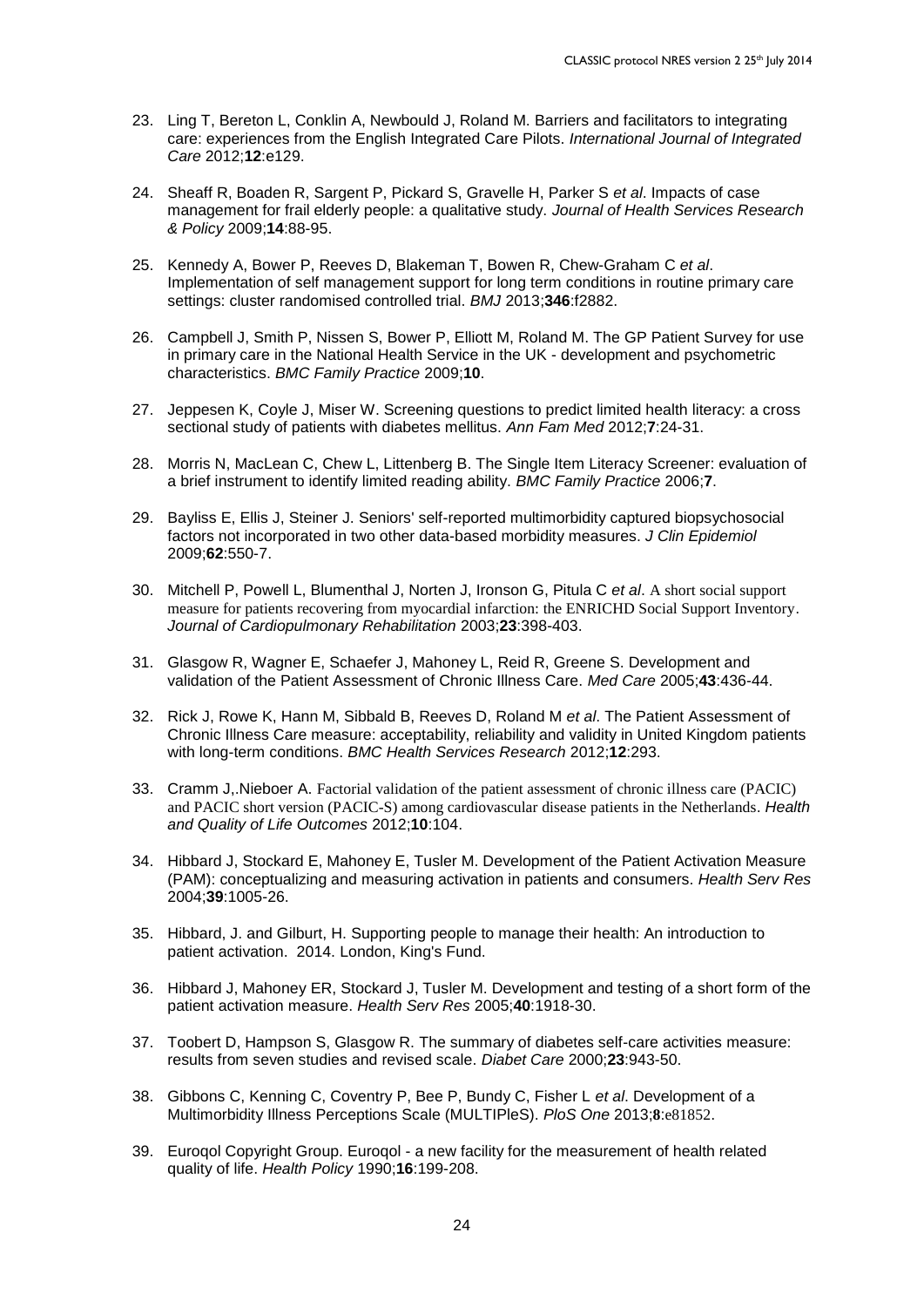- 40. Kind P. The EuroQoL instrument: an index of health-related quality of life. In Spilker B, ed. *Quality of Life and Pharmacoeconomics in Clinical Trials*, Philadelphia: Lippincott-Raven, 1996.
- 41. Berwick D, Murphy J, Goldman P, Ware J, Barksy A, Weinstein M. Performance of a five-item mental health screening test. *Med Care* 1991;**29**:169-76.
- 42. Ware J. SF-36 Health Survey: manual and interpretation guide. Boston: Nimrod Press, 1993.
- 43. Gilbert P,.Allan S. The role of defeat and entrapment (arrestedflight) in depression: an exploration of an evolutionary view. *Psychol Med* 1998;**28**:585-98.
- 44. Coast J, Flynn T, Natarajan L, Sproston K, Lewis J, Louviere J *et al*. Valuing the ICECAP capability index for older people. *Social Science & Medicine* 2008;**67**:874-82.
- 45. Grewal I, Lewis J, Flynn T, Brown J, Bond J, Coast J. Developing attributes for a generic quality of life measure for older people: preferences or capabilities? *Soc Sci Med* 2006;**62**:1891-901.
- 46. Skevington S, Lotfy M, O'Connell K. The World Health Organization's WHOQOL-BREF quality of life assessment: Psychometric properties and results of the international field trial - A report from the WHOQOL group. *Qual Life Res* 2013;**13**:299-310.
- 47. Burt J, Roland M, Paddison C, Reeves D, Campbell J, Abel G *et al*. Prevalence and benefits of care plans and care planning for people with long-term conditions in England. *Journal of Health Services Research & Policy* 2012;**17**:64-71.
- 48. Statistics Canada. Canadian Community Health Survey (CCHS) Annual Component 2012 Questionnaire. 2014. [http://equinox2.uwo.ca/docfiles/cchs/2012/cchs-escc2012que-eng.pdf,](http://equinox2.uwo.ca/docfiles/cchs/2012/cchs-escc2012que-eng.pdf) Statistics Canada.
- 49. Bajekal, M. and Purdon, S. Social capital and social exclusion: development of a condensed module for the Health Survey for England. 2001. London, National Centre for Social Research.
- 50. RAND Europe and Ernst and Young. National Evaluation of the Department of Health's Integrated Care Pilots. 2012. Cambridge [\(http://www.dh.gov.uk/en/Publicationsandstatistics/Publications/PublicationsPolicyAndGuidan](http://www.dh.gov.uk/en/Publicationsandstatistics/Publications/PublicationsPolicyAndGuidance/DH_133124) [ce/DH\\_133124](http://www.dh.gov.uk/en/Publicationsandstatistics/Publications/PublicationsPolicyAndGuidance/DH_133124) - accessed 15th October), RAND Corporation.
- 51. Thornton M,.Travis S. Analysis of the reliability of the modified Caregiver Strain Index. *Journal of Gerontology* 2003;**58B**:127-32.
- 52. Ross, S., Curry, N., and Goodwin, N. Case management: what it is and how it can best be implemented. 1-32. 2011. [http://www.kingsfund.org.uk/sites/files/kf/Case-Management](http://www.kingsfund.org.uk/sites/files/kf/Case-Management-paper-The-Kings-Fund-Paper-November-2011.pdf)[paper-The-Kings-Fund-Paper-November-2011.pdf,](http://www.kingsfund.org.uk/sites/files/kf/Case-Management-paper-The-Kings-Fund-Paper-November-2011.pdf) King's Fund.
- 53. Challis, D., Hughes, J., Berzins, K., Reilly, S., Abell, J., and Stewart, K. Self-care and case management in long-term conditions: the effective management of critical interfaces. SDO Project (08/1715/201). 2010. London, NIHR SDO programme.
- 54. Purdy, S., Paranjothy, S., Huntley, A., Thomas, R., Mann, M., Huws, D., Brindle, P., and Elwyn, G. Interventions to reduce unplanned hospital admission: a series of systematic reviews (final report June 2012). 2013. [http://www.bristol.ac.uk/primaryhealthcare/docs/projects/unplannedadmissions.pdf.](http://www.bristol.ac.uk/primaryhealthcare/docs/projects/unplannedadmissions.pdf)
- 55. Peikes D, Chen A, Schore J, Brown R. Effects of care co-ordination on hospitalisation, quality of care, and health care expenditures among Medicare beneficiaries: 15 randomised trials. *JAMA* 2009;**301**:603-18.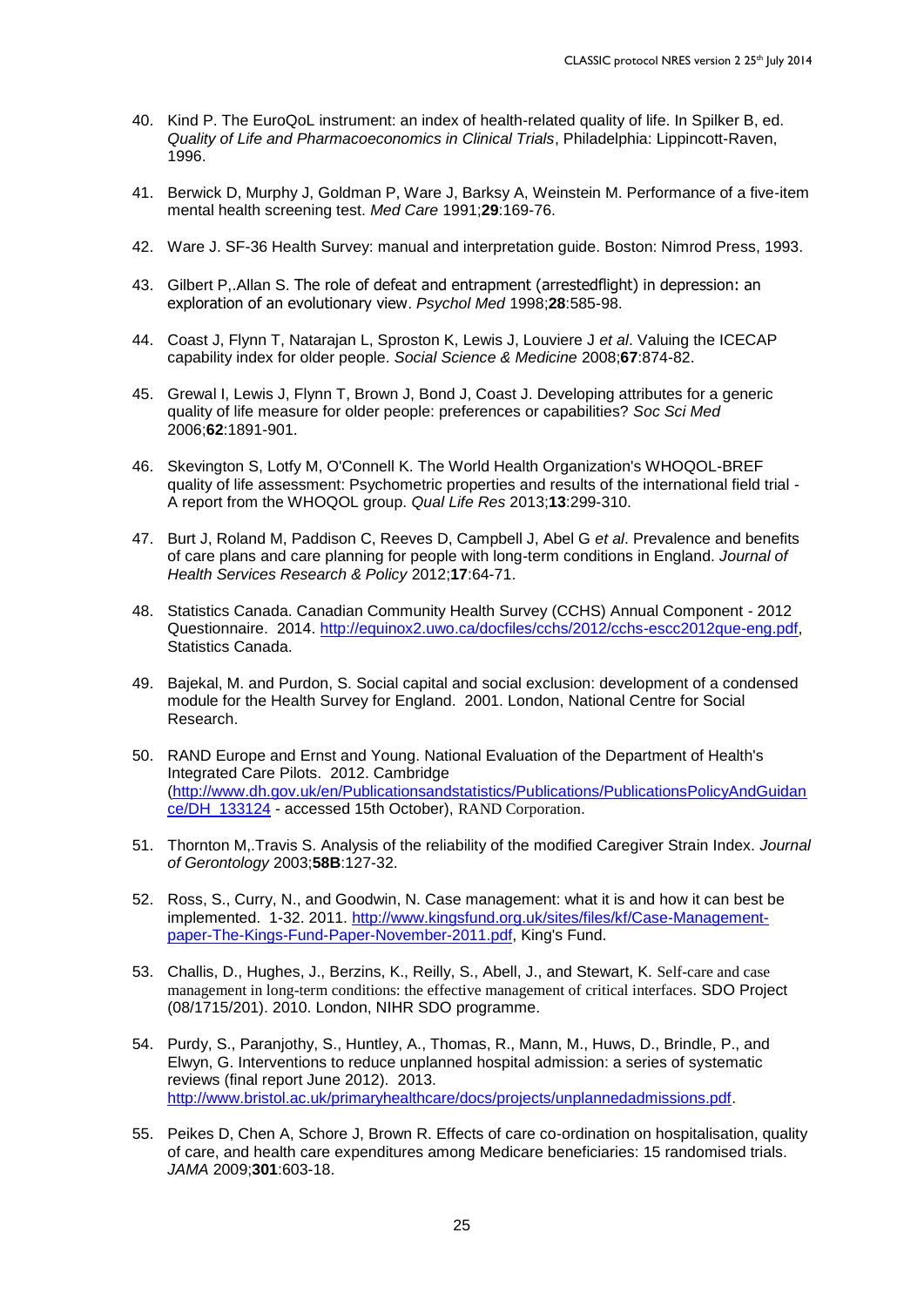- 56. Roland M, Lewis R, Steventon A, Abel G, Adams J, Bardsley M *et al*. Case management for at-risk elderly patients in the English integrated care pilots: observational study of staff and patient experience and secondary care utilisation. *International Journal of Integrated Care* 2013;**12**:e130.
- 57. Huntley A, Thomas R, Mann M, Huws D, Elwyn G, Paranjothy S *et al*. Is case management effective in reducing the risk of unplanned hospital admissions for older people? A systematic review and meta-analysis. *Fam Pract* 2013;**30**:266-75.
- 58. Reilly S, Abell J, Brand C, Hughes J, Berzins K, Challis D. Case management for people with long-term conditions: impact upon emergency admissions and associated length of stay. *Primary Health Care Research and Development* 2011;**12**:223-36.
- 59. Reilly S, Hughes J, Challis D. Nurse case management for long term conditions: a review of implementation. *Ageing and Society* 2010;**30**:125-55.
- 60. Challis D, Hughes J, Berzins K, Reilly S, Abell J, Stewart K *et al*. Implementation of case management in long-term conditions in England: survey and case studies. *J Health Serv Res Policy* 2011;**16**:8-13.
- 61. Brown C,.Lilford R. The stepped wedge trial design: a systematic review. *BMC Med Res Methodol* 2006;**6**:54.
- 62. Medical Research Council. Developing and evaluating complex interventions: new guidance. 2008. London, Medical Research Council.
- 63. McLean S, Protti D, Sheikh A. Telehealthcare for long term conditions. *BMJ* 2011;**342**:d120.
- 64. Hutchison A,.Breckon J. A review of telephone coaching services for people with long-term conditions. *Journal of Telemedicine and Telecare* 2011;**17**:451-8.
- 65. Steventon A, Tunkel S, Blunt I, Bardsley M. Effects of telephone health coaching (Birmingham OwnHealth) on hospital use and associated costs: cohort study with matched controls. *BMJ* 2013;**347**:f4585.
- 66. Lin W, Chien H, Willis G, O'Connell E, Rennie K, Bottella H *et al*. The effect of a telephone based health coaching disease management program on Medicaid members with chronic conditions. *Med Care* 2012;**50**:91-8.
- 67. Young R, Taylor J, Friede T, Hollis S, Mason J, Lee P *et al*. Pro-active call center treatment support (PACCTS) to improve glucose control in type 2 diabetes: a randomized controlled trial. *Diabet Care* 2005;**28**:278-82.
- 68. Blickem C, Kennedy A, Vassilev I, Morris R, Brooks H, Jariwala P *et al*. Linking people with long-term health conditions to healthy community activities: development of Patient-Led Assessment for Network Support (PLANS). *Health Expectations* 2013;**16**:48-59.
- 69. Blickem C, Blakeman T, Kennedy A, Bower P, Reeves D, Gardner C *et al*. A randomised controlled trial of the clinical and cost-effectiveness of BRIGHT (Bringing Information and Guided Help Together) intervention for the self-management support of people with stage 3 chronic kidney disease in primary care: trial protocol. *Trials* 2013;**14**:28.
- 70. Roland M,.Abel G. Reducing emergency admissions: are we on the right track? *BMJ* 2012;**345**:e6017.
- 71. Dickens, C., Katon, W., Blakemore, A., Khara, A., Tomenson, B., Woodcock, A., Fryer, A., and Guthrie, E. Complex interventions that reduce urgent care use in COPD: A systematic review with meta-regression. Respiratory Medicine . 2013.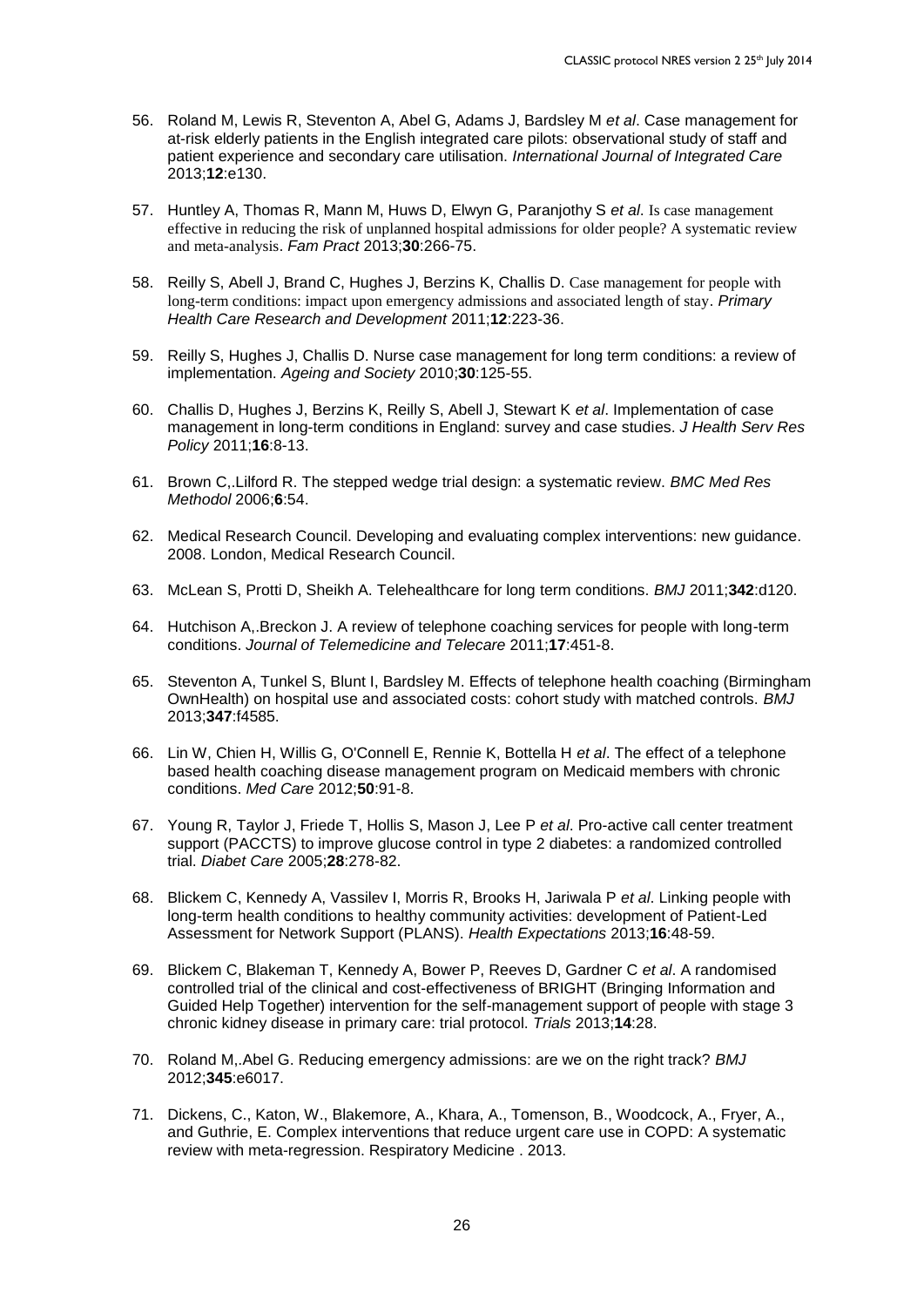- 72. Dickens C, Katon W, Blakemore A, Khara A, McGowan L, Tomenson B *et al*. Does depression predict the use of urgent and unscheduled care by people with long term conditions? A systematic review with meta-analysis. *J Psychosom Res* 2012;**73**:334-42.
- 73. McBeth J, Prescott G, Scotland G, Lovell K, Keeley P, Hannaford P *et al*. Cognitive behavior therapy, exercise, or both for treating chronic widespread pain. *Arch Intern Med* 2012;**172**:48- 57.
- 74. Lovell K, Richards D. A Recovery Programme for Depression. [http://www.mentalhealthshop.org/products/rethink\\_publications/recovery\\_booklet.html:](http://www.mentalhealthshop.org/products/rethink_publications/recovery_booklet.html:) Rethink, 2007.
- 75. Lovell K, Bower P, Richards D, Barkham M, Sibbald B, Roberts C *et al*. Developing guided self-help for depression using the Medical Research Council complex interventions framework: a description of the modelling phase and results of an exploratory randomised controlled trial. *BMC Psychiatry* 2008;**8**.
- 76. McBeth J, Prescott G, Scotland G, Lovell K, Keeley P, Hannaford P *et al*. Cognitive behavior therapy, exercise, or both for treating chronic widespread pain. *Arch Intern Med* 2012;**172**:48- 57.
- 77. Fenwick E,.Byford S. A guide to cost-effectiveness acceptability curves. *The British Journal of Psychiatry* 2005;**187**:106-8.
- 78. Fenwick E, Claxton K, Sculpher M. Representing uncertainty: the role of cost-effectiveness acceptability curves. *Health Econ* 2002;**10**:779-87.
- 79. Campbell S, Reeves D, Kontopantelis E, Middleton E, Sibbald B, Roland M. Quality of primary care in England with the Introduction of pay for performance. *N Engl J Med* 2007;**357**:181-90.
- 80. Relton C, Bissell P, Smith C, Blackburn J, Cooper C, Nicholl J *et al*. South Yorkshire Cohort: a 'cohort trials facility' study of health and weight - Protocol for the recruitment phase. *BMC Public Health* 2011;**11**:640.
- 81. Coventry P, Hays R, Dickens C, Bundy C, Garrett C, Cherrington A *et al*. Talking about depression: a qualitative study of barriers to managing depression in people with long term conditions in primary care. *BMC Family Practice* 2011;**12**:10.
- 82. Reilly S, Hughes J, Challis D. Case management for long-term conditions: implementation and processes. *Ageing and Society* 2010;**30**:125-55.
- 83. Sanders C, Rogers A, Gately C, Kennedy A. Planning for end of life care within lay led chronic illness self management training: the significance of 'death awareness' and biographical context in participants' accounts. *Soc Sci Med* 2007;**66**:982-93.
- 84. Campbell S, Kontopantelis E, Reeves D, Valderas J, Gaehl E, Small N *et al*. Changes in patient experiences of primary care during health service reforms in England between 2003 and 2007. *Ann Fam Med* 2010;**8**:499-506.
- 85. Doran T, Kontopantelis E, Valderas J, Campbell S, Roland M, Salisbury C *et al*. Effect of financial incentives on incentivised and non-incentivised clinical activities: longitudinal analysis of data from the UK Quality and Outcomes Framework. *BMJ* 2011;**342**:d3590.
- 86. Craig P, Cooper C, Gunnell D, Haw S, Lawson K, Macintyre S *et al*. Using natural experiments to evaluate population health interventions: new Medical Research Council guidance. *J Epidemiol Community Health* 2012;**66**:1182-6.